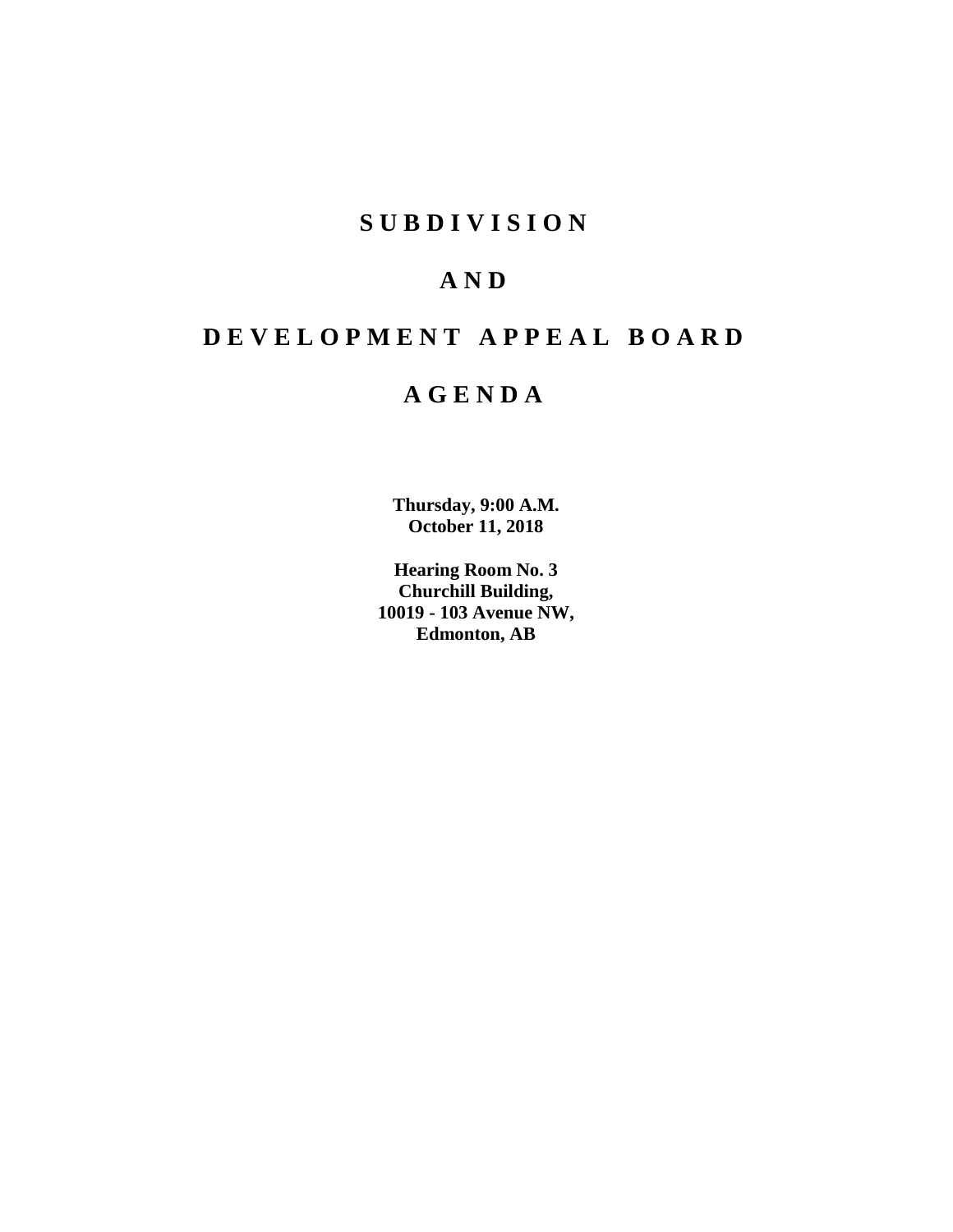# **SUBDIVISION AND DEVELOPMENT APPEAL BOARD HEARING ROOM NO. 3**

| T | 9:00 A.M.    | SDAB-D-18-165   | Change the use from General Retail to a<br>Cannabis Retail Sales      |
|---|--------------|-----------------|-----------------------------------------------------------------------|
|   |              |                 | 100 - Mayfield Common NW<br>Project No.: 286329359-001                |
|   |              |                 |                                                                       |
| П | $1:00$ P.M.  | $SDAB-D-18-140$ | Install (1) Freestanding On-premises Sign<br>(Wilfred's Restaurant)   |
|   |              |                 | 11904 - 104 Avenue NW<br>Project No.: 288510987-001                   |
|   |              |                 |                                                                       |
| Ш | 2:30 P.M.    | SDAB-D-18-166   | Change the use from Health Services to<br>Cannabis Retail Sales.      |
|   |              |                 | 16703 - 82 Street NW<br>Project No.: 286886504-001                    |
|   |              |                 |                                                                       |
|   | <i>NOTE:</i> |                 | Unless otherwise stated, all references to "Section numbers" refer to |

*the authority under the Edmonton Zoning Bylaw 12800.*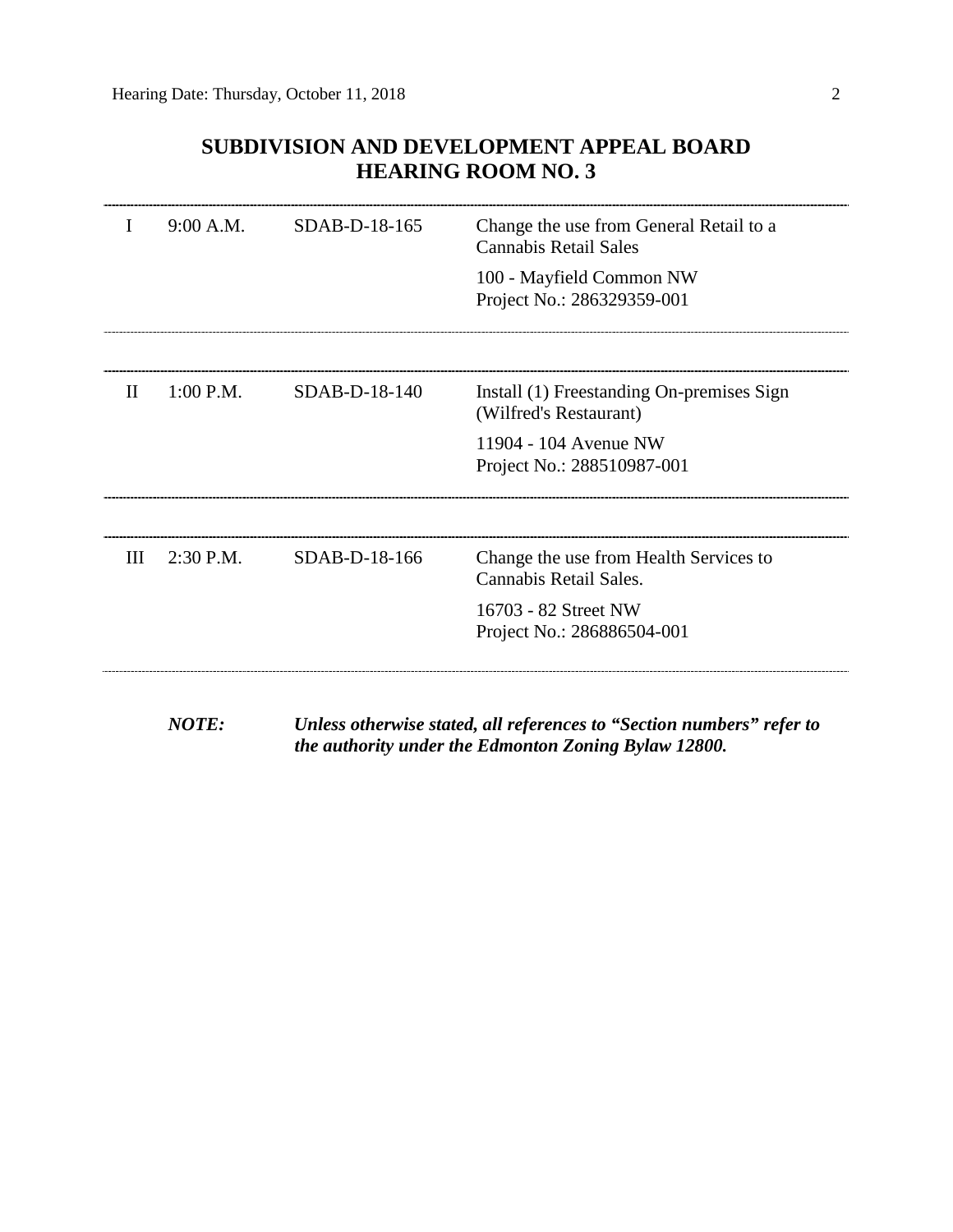| <u>ITEM I: 9:00 A.M.</u> |                                                        | FILE: SDAB-D-18-165                                                     |
|--------------------------|--------------------------------------------------------|-------------------------------------------------------------------------|
|                          | AN APPEAL FROM THE DECISION OF THE DEVELOPMENT OFFICER |                                                                         |
|                          | <b>APPELLANT:</b>                                      |                                                                         |
|                          | <b>APPLICATION NO.:</b>                                | 286329359-001                                                           |
|                          | <b>APPLICATION TO:</b>                                 | Change the use from General Retail to a<br><b>Cannabis Retail Sales</b> |
|                          | <b>DECISION OF THE</b><br>DEVELOPMENT AUTHORITY:       | Refused                                                                 |
|                          | <b>DECISION DATE:</b>                                  | August 14, 2018                                                         |
|                          | <b>DATE OF APPEAL:</b>                                 | <b>August 28, 2018</b>                                                  |
|                          | <b>MUNICIPAL DESCRIPTION</b><br>OF SUBJECT PROPERTY:   | 100 - Mayfield Common NW                                                |
|                          | <b>LEGAL DESCRIPTION:</b>                              | Plan 9022549 Blk A                                                      |
|                          | ZONE:                                                  | <b>CSC-Shopping Centre Zone</b>                                         |
|                          | <b>OVERLAY:</b>                                        | Major Commercial Corridors Overlay                                      |
|                          | <b>STATUTORY PLAN:</b>                                 | Jasper Place Area Redevelopment Plan                                    |
|                          |                                                        |                                                                         |

# *Grounds for Appeal*

The Appellant provided the following reasons for appealing the decision of the Development Authority:

> The Appellant respectfully appeals the decision of the development officer on the following grounds:

- (a) The proposed development represents an allowable use on the subject lands.
- (b) The provisions of s. 70 of the Edmonton Zoning Bylaw do not limit this Board's authority to approve the proposed development.
- (c) The Reason for Refusal dated August 14, 2018 is not clear as to what the prohibited use is – "The proposed Cannabis Retail Store does not comply with the minimum setback requirement from a (insert prohibited use such as park, school, etc.) (Section 70.3)" [Emphasis added]. The Development Authority failed to insert or identify the prohibited use in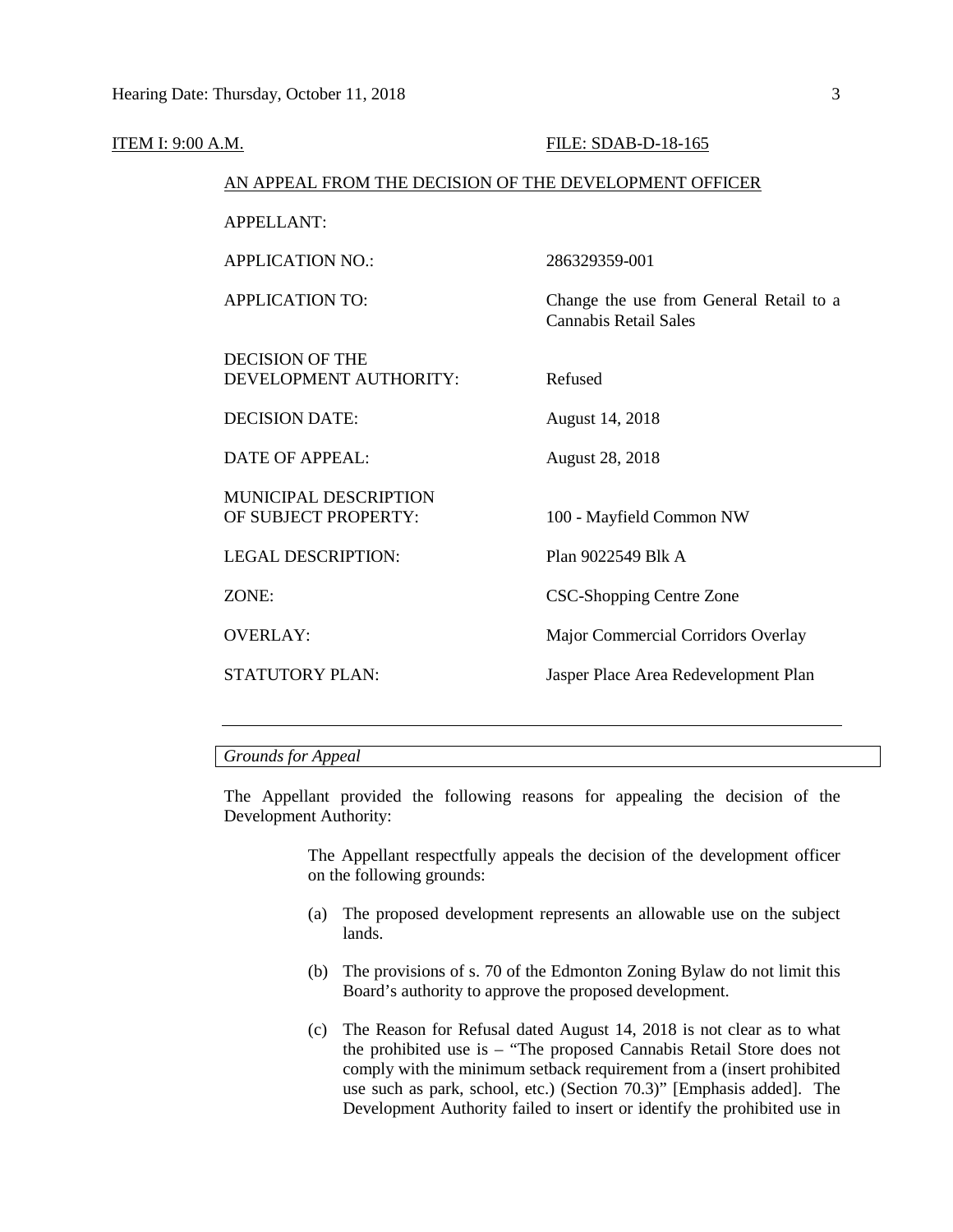the Reason for Refusal. It is difficult for the Appellant to put forward an appeal when it is uncertain as to the reason for the refusal.

- (d) If it is a nearby park (which is not clear from the Reason for Refusal), it is the position of the Appellant that any nearby park is not visible from the proposed development and the proposed development is not visible from any nearby park.
- (e) Furthermore, if it is a nearby park (which is not clear from the Reason for Refusal), the proposed development is sufficiently separated from any nearby park. Given that the Appellant is unsure of what use (park, school, etc.) is an issue for the Development Authority, the Appellant is unable to provide any distance calculations at this time.
- (f) If it is a nearby school (which is not clear from the Reason for Refusal), it is the position of the Appellant that are no nearby schools within 100m of the proposed development.
- (g) The Site area where the proposed development will be located is 143,947.935 m2 (just under 36 acres). There are multiple buildings within the Site which provide a buffer between the proposed development and any use like a park or school. Furthermore, the Site (i.e., the portion of the shopping centre) is not within 100m of any park.
- (h) The proposed development will not unduly interfere with the amenities of the neighbourhood nor materially interfere with or affect the use, enjoyment or value of neighbouring properties.
- (i) Such further and other reasons as may be presented at the hearing of this matter.

# *General Matters*

### **Appeal Information:**

#### **The Appellant requested this appeal be heard on September 20, 2018.**

The *Municipal Government Act*, RSA 2000, c M-26 states the following:

#### **Grounds for Appeal**

**685(1)** If a development authority

- (a) fails or refuses to issue a development permit to a person,
- (b) issues a development permit subject to conditions, or
- (c) issues an order under section 645,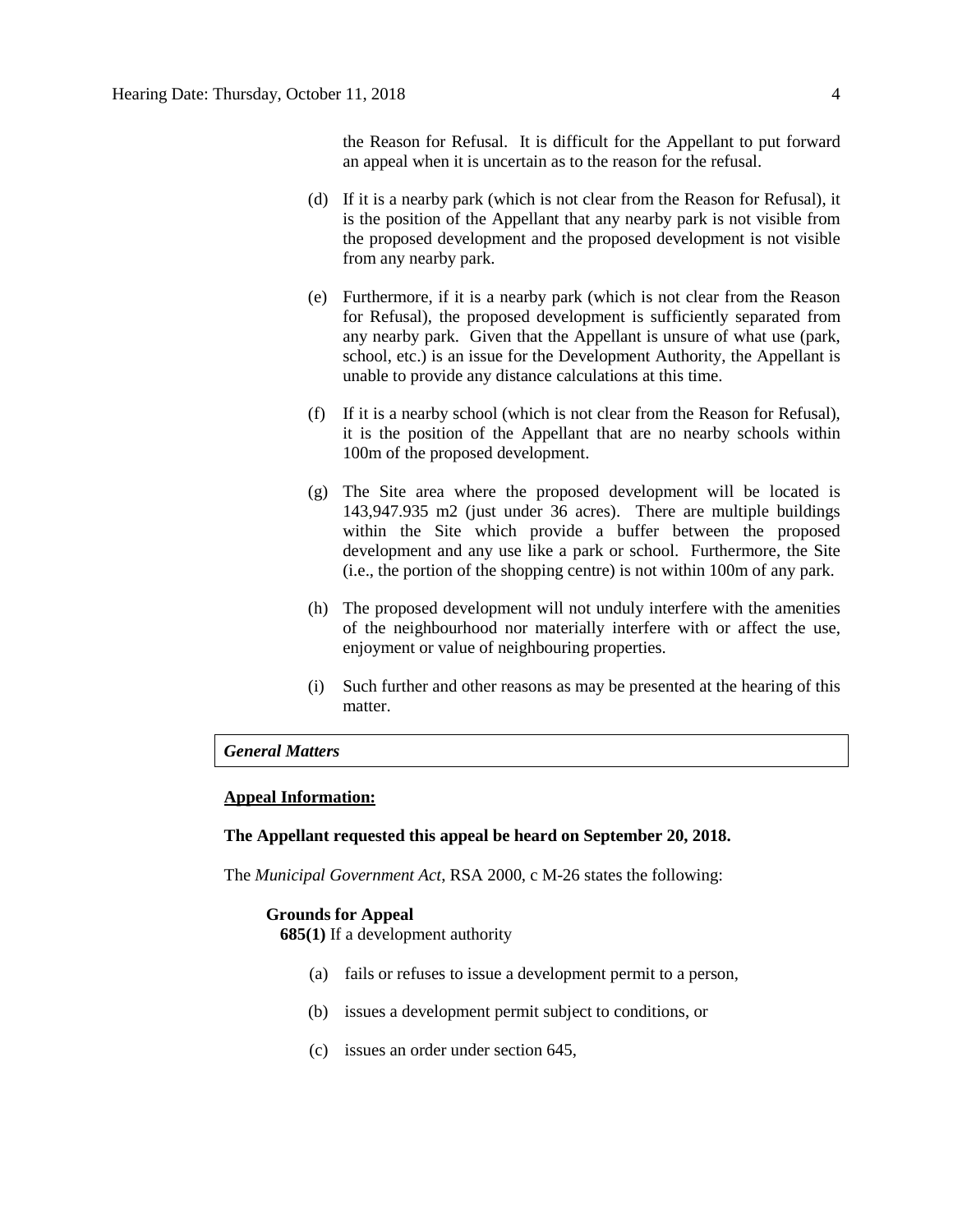the person applying for the permit or affected by the order under section 645 may appeal to the subdivision and development appeal board.

#### **Appeals**

**686(1)** A development appeal to a subdivision and development appeal board is commenced by filing a notice of the appeal, containing reasons, with the board,

- (a) in the case of an appeal made by a person referred to in section 685(1)
	- (i) with respect to an application for a development permit,
		- (A) within 21 days after the date on which the written decision is given under section 642, […]

#### **Hearing and Decision**

**687(3)** In determining an appeal, the subdivision and development appeal board

…

- (a.1) must comply with the land use policies;
- (a.2) subject to section 638, must comply with any applicable statutory plans;
- (a.3) subject to clauses (a.4) and (d), must comply with any land use bylaw in effect;
- (a.4) must comply with the applicable requirements of the regulations under the Gaming, Liquor and Cannabis Act respecting the location of premises described in a cannabis licence and distances between those premises and other premises;
	- …
	- (c) may confirm, revoke or vary the order, decision or development permit or any condition attached to any of them or make or substitute an order, decision or permit of its own;
	- (d) may make an order or decision or issue or confirm the issue of a development permit even though the proposed development does not comply with the land use bylaw if, in its opinion,
		- (i) the proposed development would not
			- (A) unduly interfere with the amenities of the neighbourhood, or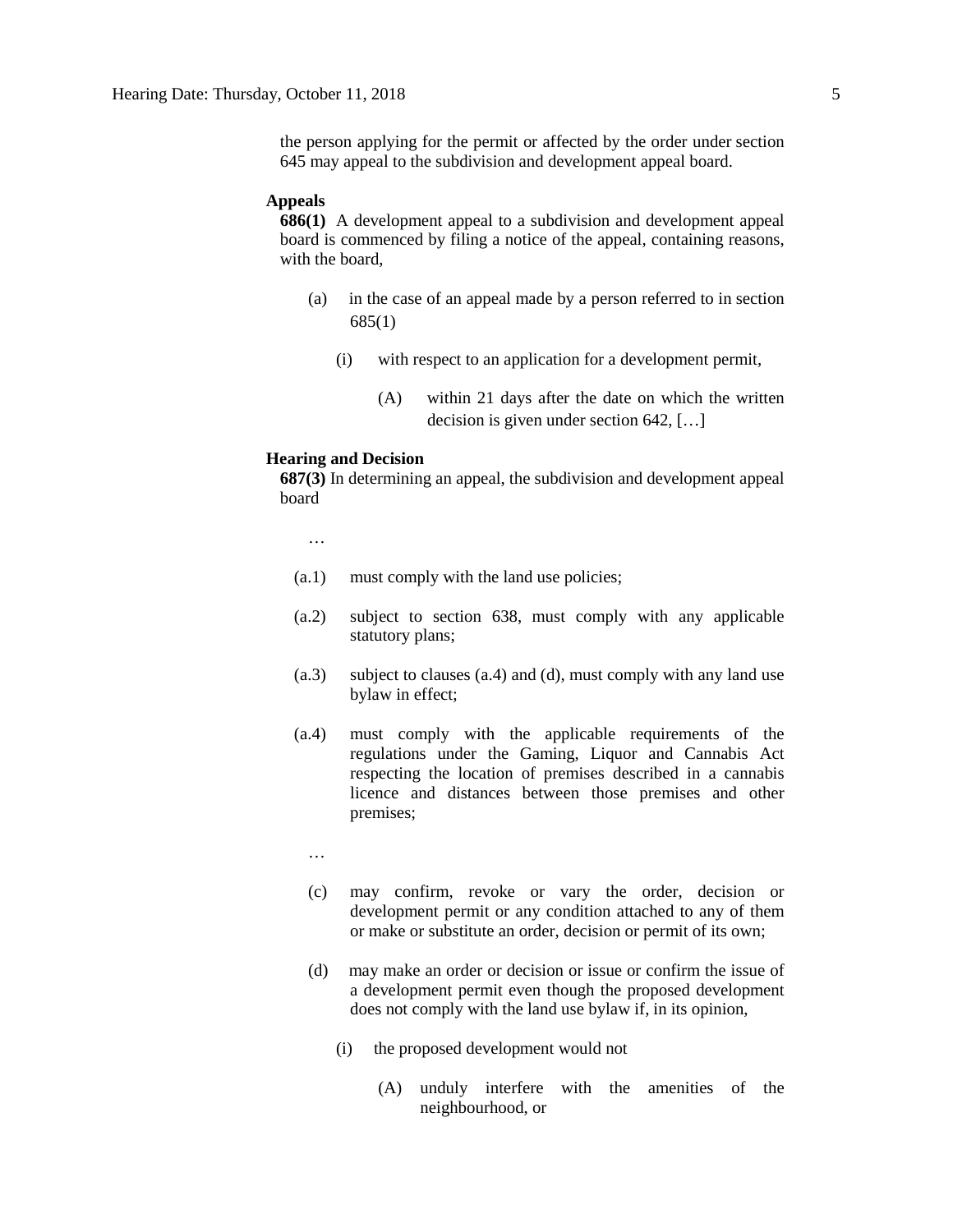(B) materially interfere with or affect the use, enjoyment or value of neighbouring parcels of land,

and

(ii) the proposed development conforms with the use prescribed for that land or building in the land use bylaw.

#### **General Provisions from the** *Edmonton Zoning Bylaw:*

Under section 320.2(3), **Cannabis Retail Stores** is a **Permitted Use** in the (CSC) Shopping Centre Zone.

Under section 7.4(9), **Cannabis Retail Stores** means:

development used for the retail sale of Cannabis that is authorized by provincial or federal legislation. This Use may include retail sales of Cannabis accessories. This Use does not include Cannabis Production and Distribution.

Under section 6.1, **Cannabis** means:

a cannabis plant and anything referred to in subsection (a) of this definition but does not include anything referred to in subsection (b) of this definition:

- a. Cannabis includes:
	- i. any part of a cannabis plant, including the phytocannabinoids produced by, or found in, such a plant, regardless of whether that part has been processed or not, other than a part of the plant referred to in subsection (b) of this definition.
	- ii. any substance or mixture of substances that contains or has on it any part of such a plant;
	- iii. any substance that is identical to any phytocannabinoid produced by, or found in, such a plant, regardless of how the substance was obtained.
- b. Notwithstanding subsection (a) of this definition, Cannabis does not include:
	- i. a non-viable seed of a cannabis plant;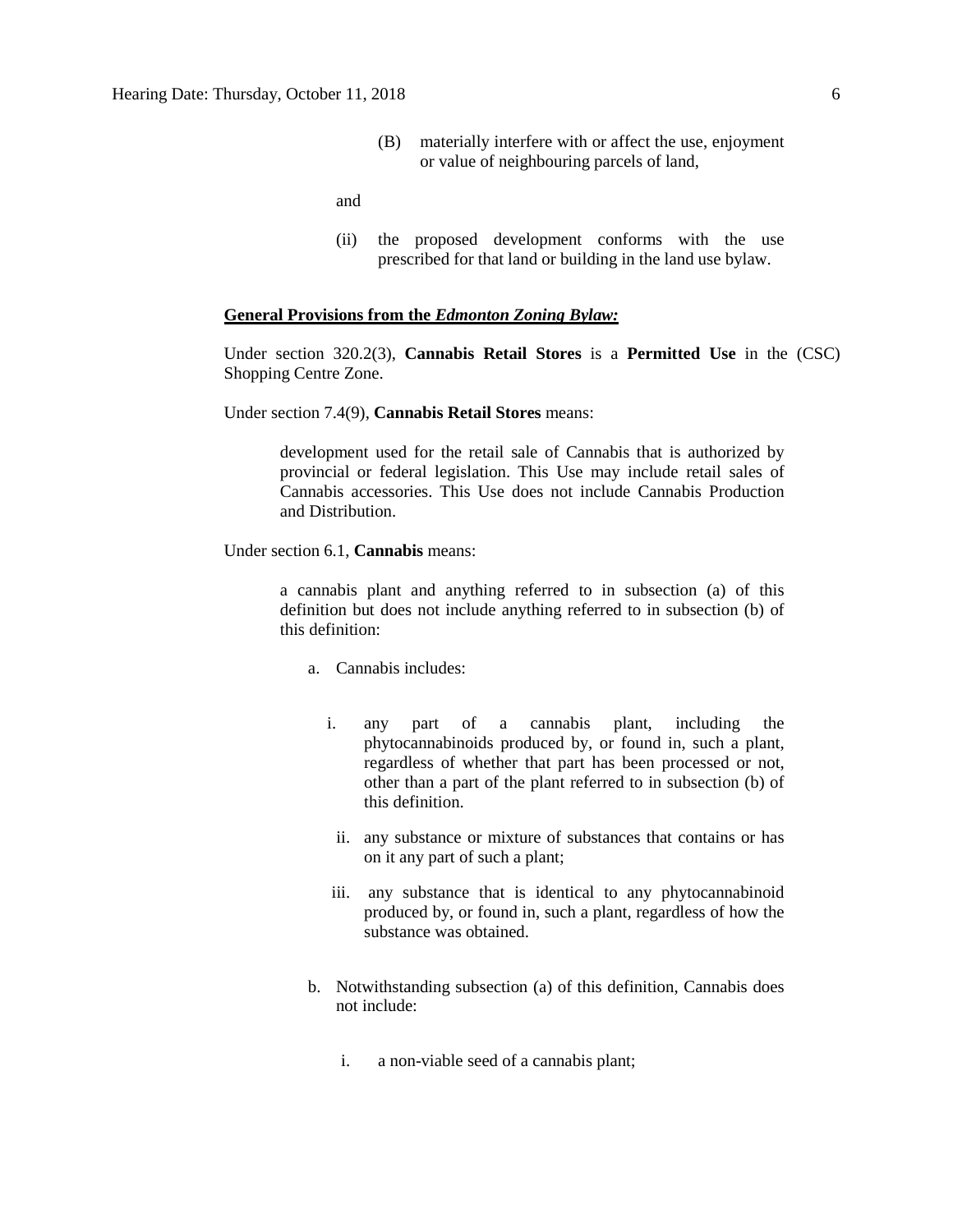- ii. a mature stalk, without any leaf, flower, seed or branch, of such plant;
- iii. fibre derived from a stalk referred in subsection (b)(ii) of this definition; and
- iv. the root or any part of the root of such a plant.

Under section 6.1, **Site** means "an area of land consisting of one or more abutting Lots."

Section 330.1 states that the **General Purpose** of the (CSC) Shopping Centre Zone is:

to provide for larger shopping centre developments intended to serve a community or regional trade area. Residential, office, entertainment and cultural uses may also be included within such shopping complexes.

## Section 819.1 states that the **General Purpose** of the **Major Commercial Corridors Overlay** is:

to ensure that development along Major Commercial Corridors is visually attractive and that due consideration is given to pedestrian and traffic safety.

#### *Section 70 - Cannabis Retail Sales regulations*

- 1. Any Cannabis Retail Sales shall not be located less than 200 m from any other Cannabis Retail Sales. For the purposes of this subsection only:
	- a. the [200 m](javascript:void(0);) separation distance shall be measured from the closest point of the Cannabis Retail Sales Use to the closest point of any other approved Cannabis Retail Sales Use;
	- b. A Development Officer shall not grant a variance to reduce the separation distance by more than [20 m](javascript:void(0);) in compliance with [Section 11;](https://webdocs.edmonton.ca/InfraPlan/zoningbylaw/ZoningBylaw/Part1/Administrative/11__Authority_and_Responsibility_of_the_Development_Officer.htm) and
	- c. The issuance of a Development Permit which contains a variance to separation distance as described in 70(1)b shall be issued as a Class B Discretionary Development.
- 2. Any Site containing a Cannabis Retail Sales shall not be located less than [200 m](javascript:void(0);) from any Site being used for a public library, or for public or private education at the time of the application for the Development Permit for the Cannabis Retail Sales. For the purposes of this subsection only:
	- a. the [200 m](javascript:void(0);) separation distance shall be measured from the closest point of the subject Site boundary to the closest point of another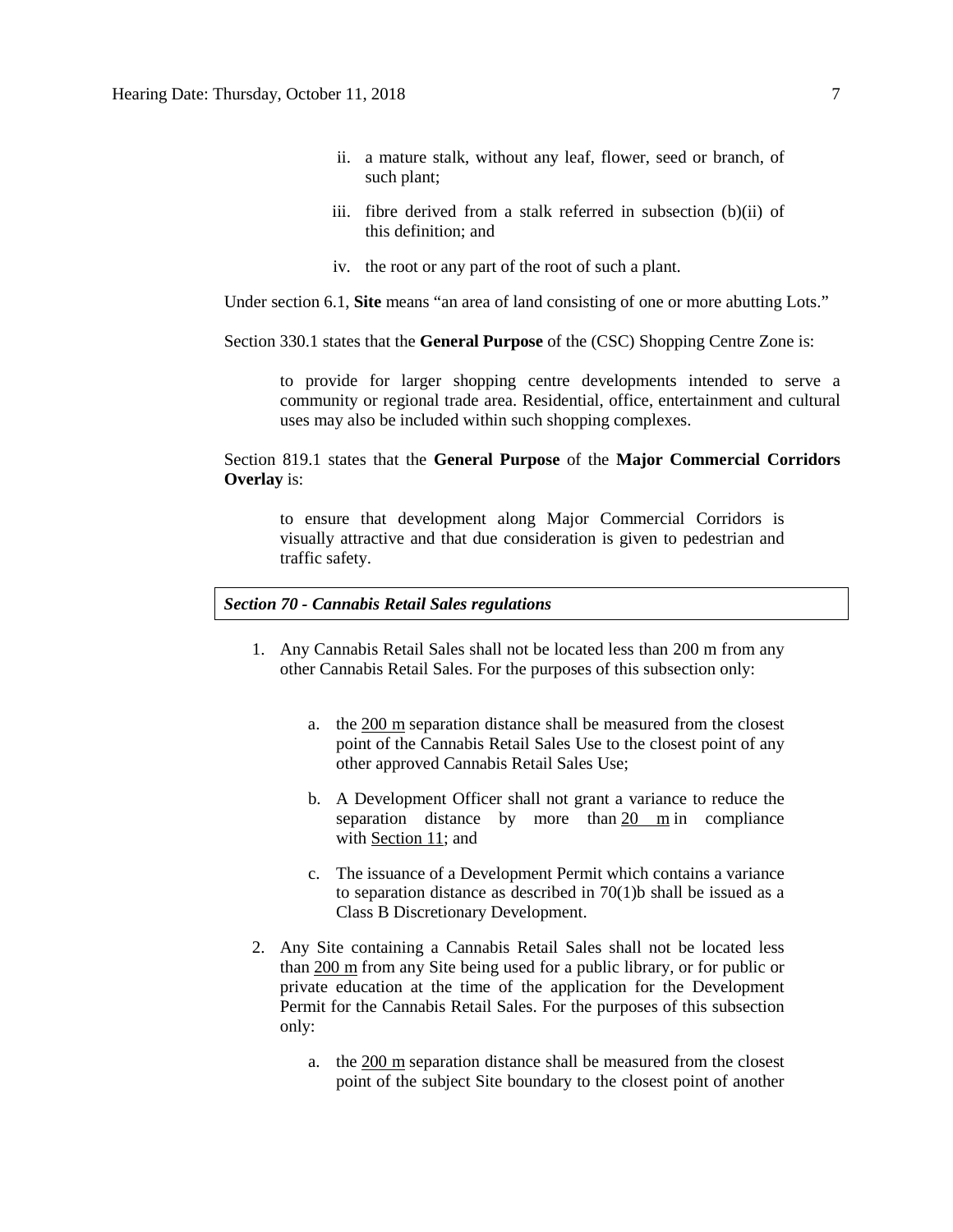Site boundary, and shall not be measured from Zone boundaries or from the edges of structures;

- b. the term "public library" is limited to the collection of literary, artistic, musical and similar reference materials in the form of books, manuscripts, recordings and films for public use, and does not include private libraries, museums or art galleries; and
- c. the term "public or private education" is limited to elementary through to high schools inclusive only, and does not include dance schools, driving schools or other Commercial Schools.
- **3. Any Site containing a Cannabis Retail Sales shall not be located less than [100 m](javascript:void(0);) from any Site being used for Community Recreation Services Use, a community recreation facility, a provincial health care facility, as public lands, or any Site that is designated as school reserve or municipal and school reserve at the time of the application for the Development Permit for the Cannabis Retail Sales. For the purposes of this subsection only:**
	- **a. the [100 m](javascript:void(0);) separation distance shall be measured from the closest point of the subject Site boundary to the closest point of another Site boundary, and shall not be measured from Zone boundaries or from the edges of structures;**
	- b. the term "community recreation facilities" means indoor municipal facilities used primarily by members of the public to participate in recreational activities conducted at the facilities, as per the Municipal Government Act; and
	- **c. the term "public lands" is limited to Sites zoned AP, and Sites zoned A.**
- 4. Notwithstanding [Section 11](https://webdocs.edmonton.ca/InfraPlan/zoningbylaw/ZoningBylaw/Part1/Administrative/11__Authority_and_Responsibility_of_the_Development_Officer.htm) of this Bylaw, a Development Officer shall not grant a variance to subsection 70(2) or 70(3).
- 5. Cannabis Retail Sales shall include design elements that readily allow for natural surveillance to promote a safe urban environment, where applicable and to the satisfaction of the development officer, including the following requirements:
	- a. customer access to the store is limited to a store front that is visible from the street other than a Lane, or a shopping centre parking lot, or a mall access that allows visibility from the interior of the mall into the store;
	- b. the exterior of all stores shall have ample transparency from the street;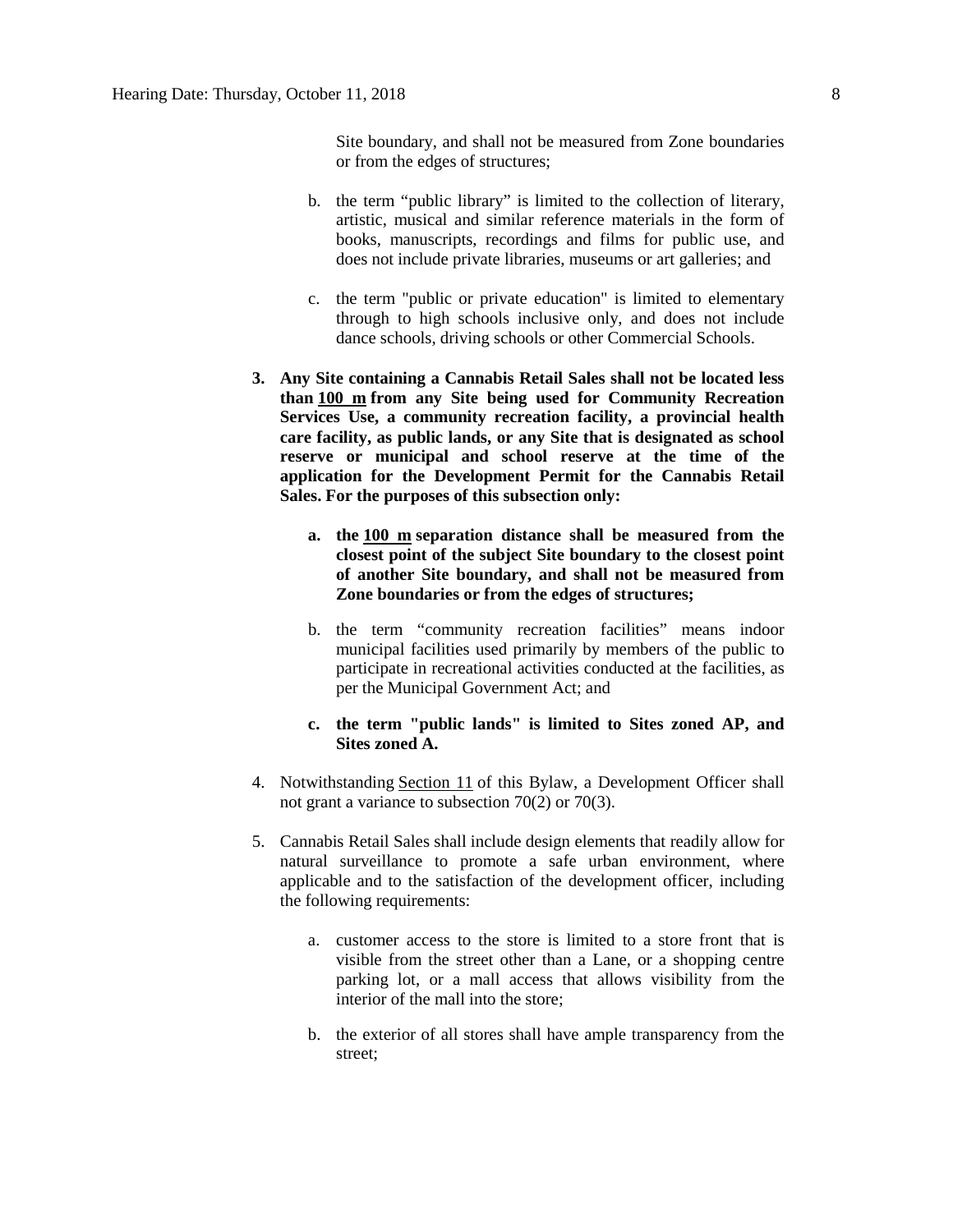- c. Any outdoor lighting shall be designed to ensure a well-lit environment for pedestrians and illumination of the property; and
- d. Landscaping shall be low-growing shrubs or deciduous trees with a high canopy at maturity to maintain natural surveillance.
- 6. The Development Officer shall impose a condition on any Development Permit issued for Cannabis Retail Sales requiring that the development:
	- a. shall not commence until authorized by and compliant with superior legislation; and
	- b. must commence within nine (9) months of the date of approval of the Development Permit.
- 7. For the purposes of Section 70(6), development commences when the Cannabis Retail Sales Use is established or begins operation.

#### **Development Officer's Determination**

The proposed Cannabis Retail Store does not comply with the minimum setback requirement from a park Zoned AP (Section 70.3):

| <b>Required Setback:</b> | 100m           |
|--------------------------|----------------|
| Proposed Setback:        | 0 <sub>m</sub> |
| Deficient by             | 100m           |

Under Sections 70.1(b) and 70.4 of the Zoning Bylaw, the Development Officer is prohibited from granting a variance to the minimum setback to allow for the proposed Cannabis Retail Store.

## Notice to Applicant/Appellant

Provincial legislation requires that the Subdivision and Development Appeal Board issue its official decision in writing within fifteen days of the conclusion of the hearing.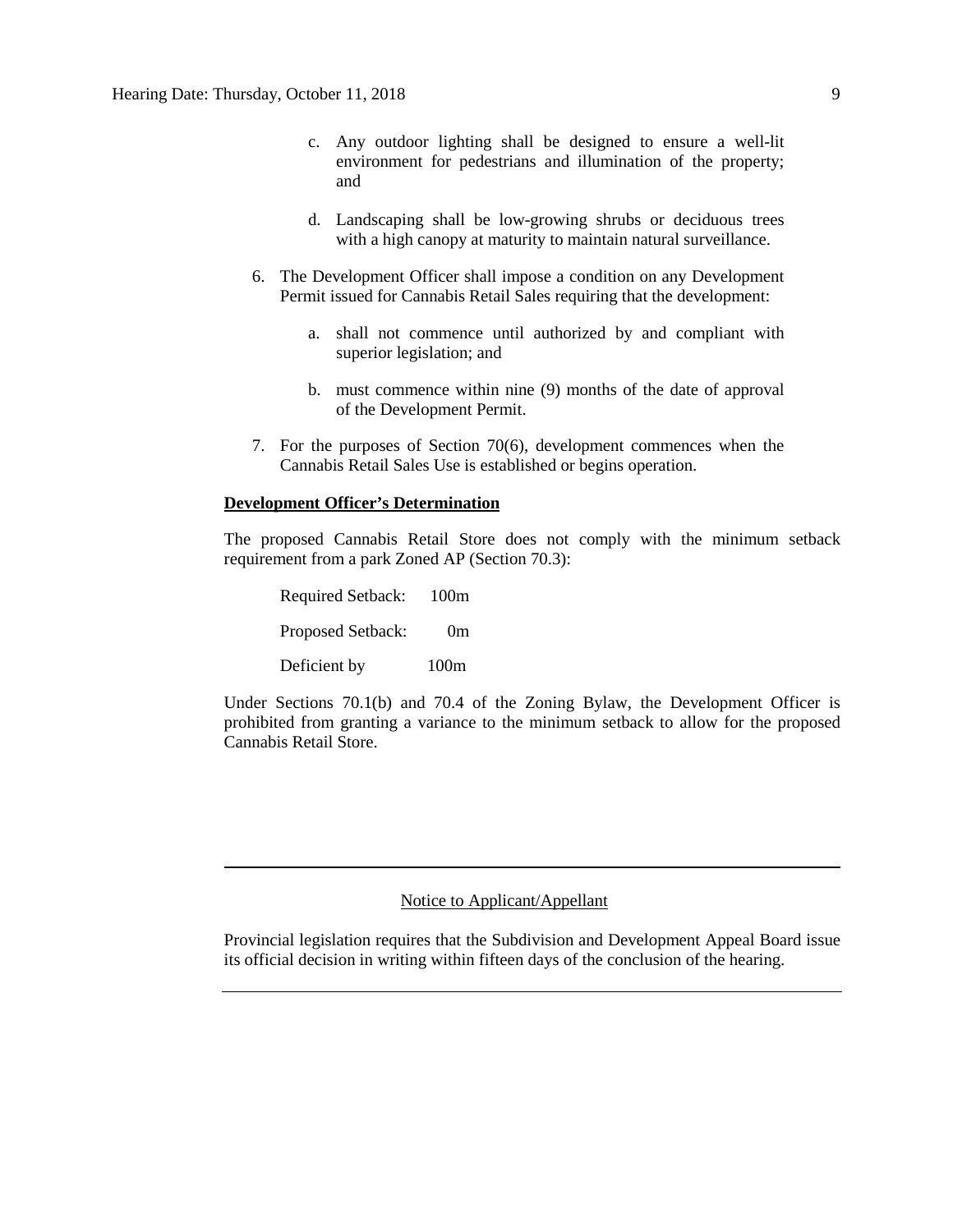l.

| <b>dimonton</b>                                                                                                                                                                     |                      |                                       |                                                | <b>Application Date:</b><br>Printed:                                                                                          | Project Number: 286329359-001<br>JUN 29, 2018 |  |  |
|-------------------------------------------------------------------------------------------------------------------------------------------------------------------------------------|----------------------|---------------------------------------|------------------------------------------------|-------------------------------------------------------------------------------------------------------------------------------|-----------------------------------------------|--|--|
|                                                                                                                                                                                     | Page:                | August 29, 2018 at 12:28 PM<br>1 of 1 |                                                |                                                                                                                               |                                               |  |  |
|                                                                                                                                                                                     |                      | <b>Major Development Permit</b>       |                                                |                                                                                                                               |                                               |  |  |
| This document is a Development Permit Decision for the development application described below.                                                                                     |                      |                                       |                                                |                                                                                                                               |                                               |  |  |
| Applicant<br>Property Address(es) and Legal Description(s)                                                                                                                          |                      |                                       |                                                |                                                                                                                               |                                               |  |  |
|                                                                                                                                                                                     |                      |                                       | 100 - MAYFIELD COMMON NW<br>Plan 9022549 Blk A |                                                                                                                               |                                               |  |  |
|                                                                                                                                                                                     |                      |                                       |                                                |                                                                                                                               |                                               |  |  |
|                                                                                                                                                                                     |                      |                                       | <b>Specific Address(es)</b>                    |                                                                                                                               |                                               |  |  |
|                                                                                                                                                                                     |                      |                                       |                                                | Entryway: 120 - MAYFIELD COMMON NW<br>Building: 100 - MAYFIELD COMMON NW                                                      |                                               |  |  |
|                                                                                                                                                                                     |                      |                                       |                                                |                                                                                                                               |                                               |  |  |
| <b>Scope of Application</b><br>To change the use from General Retail to a Cannabis Retail Sales                                                                                     |                      |                                       |                                                |                                                                                                                               |                                               |  |  |
| <b>Permit Details</b>                                                                                                                                                               |                      |                                       |                                                |                                                                                                                               |                                               |  |  |
| Class of Permit:                                                                                                                                                                    |                      |                                       | <b>Contact Person:</b>                         |                                                                                                                               |                                               |  |  |
| Gross Floor Area (sq.m.):                                                                                                                                                           |                      |                                       | Lot Grading Needed?: N                         |                                                                                                                               |                                               |  |  |
| New Sewer Service Required: N                                                                                                                                                       |                      |                                       | NumberOfMainFloorDwellings:                    |                                                                                                                               |                                               |  |  |
| Site Area (sq. m.): 434.7                                                                                                                                                           |                      |                                       | Stat. Plan Overlay/Annex Area: (none)          |                                                                                                                               |                                               |  |  |
| I/We certify that the above noted details are correct.                                                                                                                              |                      |                                       |                                                |                                                                                                                               |                                               |  |  |
| Applicant signature:                                                                                                                                                                |                      |                                       |                                                |                                                                                                                               |                                               |  |  |
| Issue Date: Aug 14, 2018 Development Authority: Chow, Stephen<br><b>Reason for Refusal</b><br>park, school, etc.) (Section 70.3):<br>Required Setback: 100m<br>Proposed Setback: 0m |                      |                                       |                                                | The proposed Cannabis Retail Store does not comply with the minimum setback requirement from a (insert prohibited use such as |                                               |  |  |
| Deficient by 100m<br>minimum setback to allow for the proposed Cannabis Retail Store.                                                                                               |                      |                                       |                                                | Under Sections 70.1(b) and 70.4 of the Zoning Bylaw, the Development Officer is prohibited from granting a variance to the    |                                               |  |  |
| <b>Rights of Appeal</b>                                                                                                                                                             |                      |                                       |                                                |                                                                                                                               |                                               |  |  |
| through 689 of the Municipal Government Act.                                                                                                                                        |                      |                                       |                                                | The Applicant has the right of appeal within 21 days after the date on which the decision is made, as outlined in Section 683 |                                               |  |  |
| Fees                                                                                                                                                                                |                      |                                       |                                                |                                                                                                                               |                                               |  |  |
|                                                                                                                                                                                     | <b>Fee Amount</b>    | <b>Amount Paid</b>                    | Receipt#                                       | <b>Date Paid</b>                                                                                                              |                                               |  |  |
| Major Dev. Application Fee                                                                                                                                                          | \$5,600.00           | \$5,600.00                            | 05146411                                       | Jun 29, 2018                                                                                                                  |                                               |  |  |
| <b>Total GST Amount:</b><br><b>Totals for Permit:</b>                                                                                                                               | \$0.00<br>\$5,600.00 | \$5,600.00                            |                                                |                                                                                                                               |                                               |  |  |
|                                                                                                                                                                                     |                      |                                       |                                                |                                                                                                                               |                                               |  |  |
|                                                                                                                                                                                     |                      | THIS IS NOT A PERMIT                  |                                                |                                                                                                                               |                                               |  |  |
|                                                                                                                                                                                     |                      |                                       |                                                |                                                                                                                               |                                               |  |  |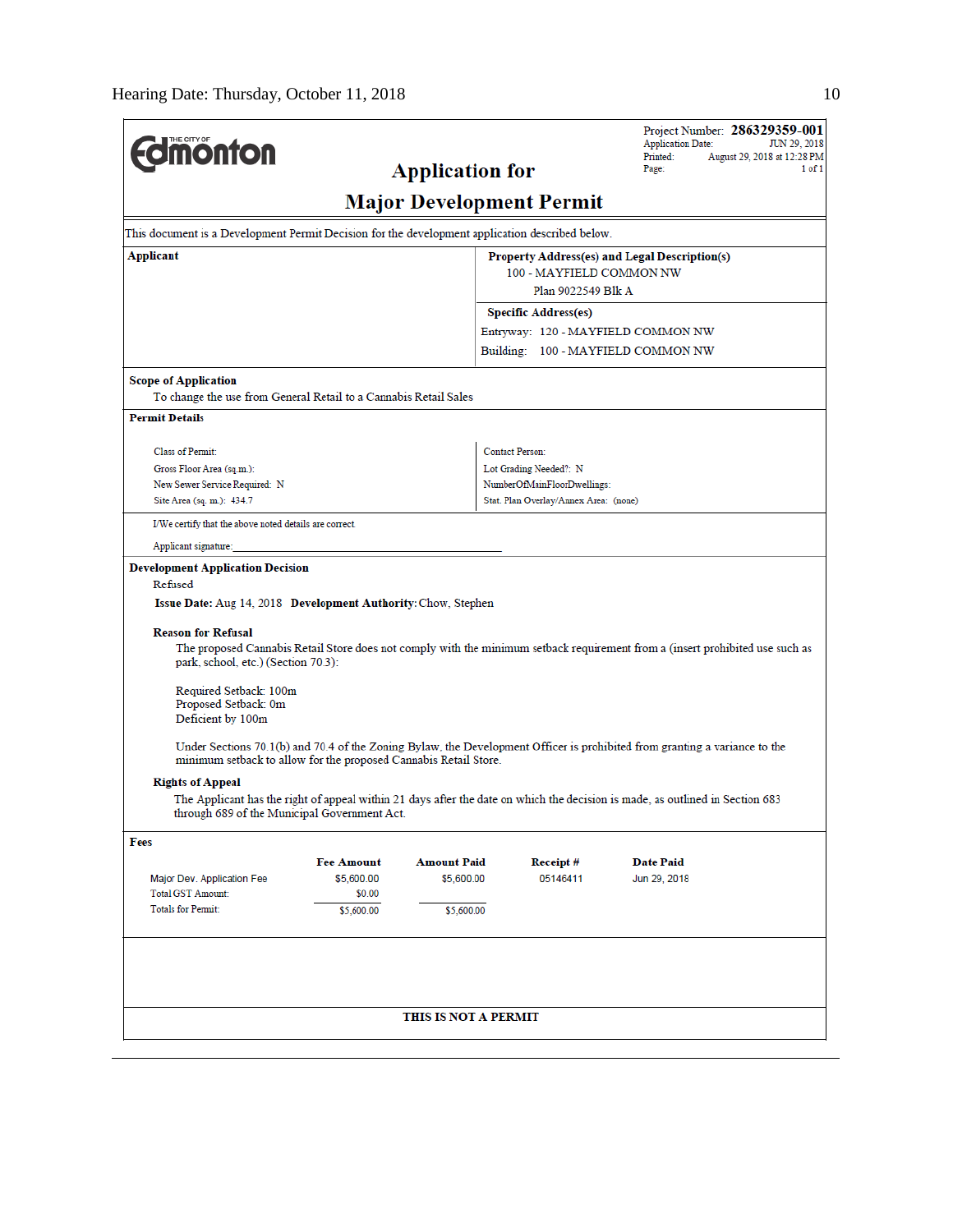

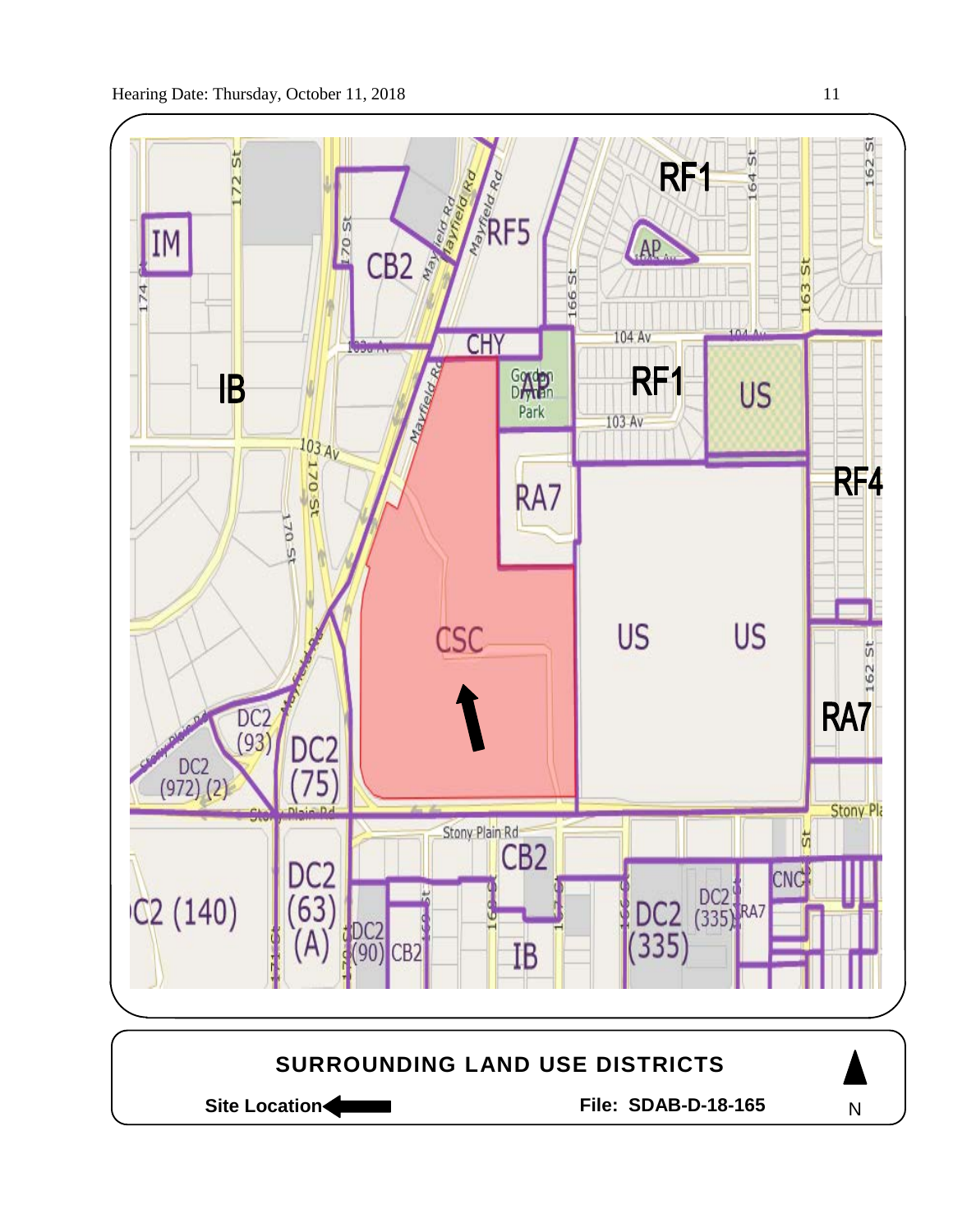|       |                                                      |  | AN APPEAL FROM THE DECISION OF THE DEVELOPMENT |         |                 |                              |                                           | <b>OFFICER</b> |
|-------|------------------------------------------------------|--|------------------------------------------------|---------|-----------------|------------------------------|-------------------------------------------|----------------|
|       | <b>APPELLANT:</b>                                    |  |                                                |         |                 |                              |                                           |                |
|       | <b>APPLICATION NO.:</b>                              |  |                                                |         | 288510987-001   |                              |                                           |                |
|       | <b>APPLICATION TO:</b>                               |  |                                                |         |                 | (Wilfred's Restaurant)       | Install (1) Freestanding On-premises Sign |                |
|       | <b>DECISION OF THE</b><br>DEVELOPMENT AUTHORITY:     |  |                                                | Refused |                 |                              |                                           |                |
|       | <b>DECISION DATE:</b>                                |  |                                                |         | July 30, 2018   |                              |                                           |                |
|       | <b>DATE OF APPEAL:</b>                               |  |                                                |         | August 16, 2018 |                              |                                           |                |
|       | <b>MUNICIPAL DESCRIPTION</b><br>OF SUBJECT PROPERTY: |  |                                                |         |                 | 11904 - 104 Avenue NW        |                                           |                |
|       | <b>LEGAL DESCRIPTION:</b>                            |  |                                                |         |                 |                              | Plan 1425753 Blk 21 Lot 2                 |                |
| ZONE: |                                                      |  |                                                | DC1     | Provision       | Direct                       | Development                               | Control        |
|       | <b>OVERLAY:</b>                                      |  |                                                |         |                 | Main Streets Overlay         |                                           |                |
|       | <b>STATUTORY PLAN:</b>                               |  |                                                | 104     |                 | Avenue<br>Redevelopment Plan | Corridor                                  | Area           |
|       |                                                      |  |                                                |         |                 |                              |                                           |                |

# *Grounds for Appeal*

The Appellant provided the following reasons for appealing the decision of the Development Authority:

> This tenant will need a freestanding sign to help guide customers to their premises

#### *General Matters*

**The Subdivision and Development Appeal Board made and passed the following motion on September 12, 2018:**

**"That SDAB-D-18-140 be TABLED to October 10 or 11, 2018 at the request of Legal Counsel representing the Appellant."**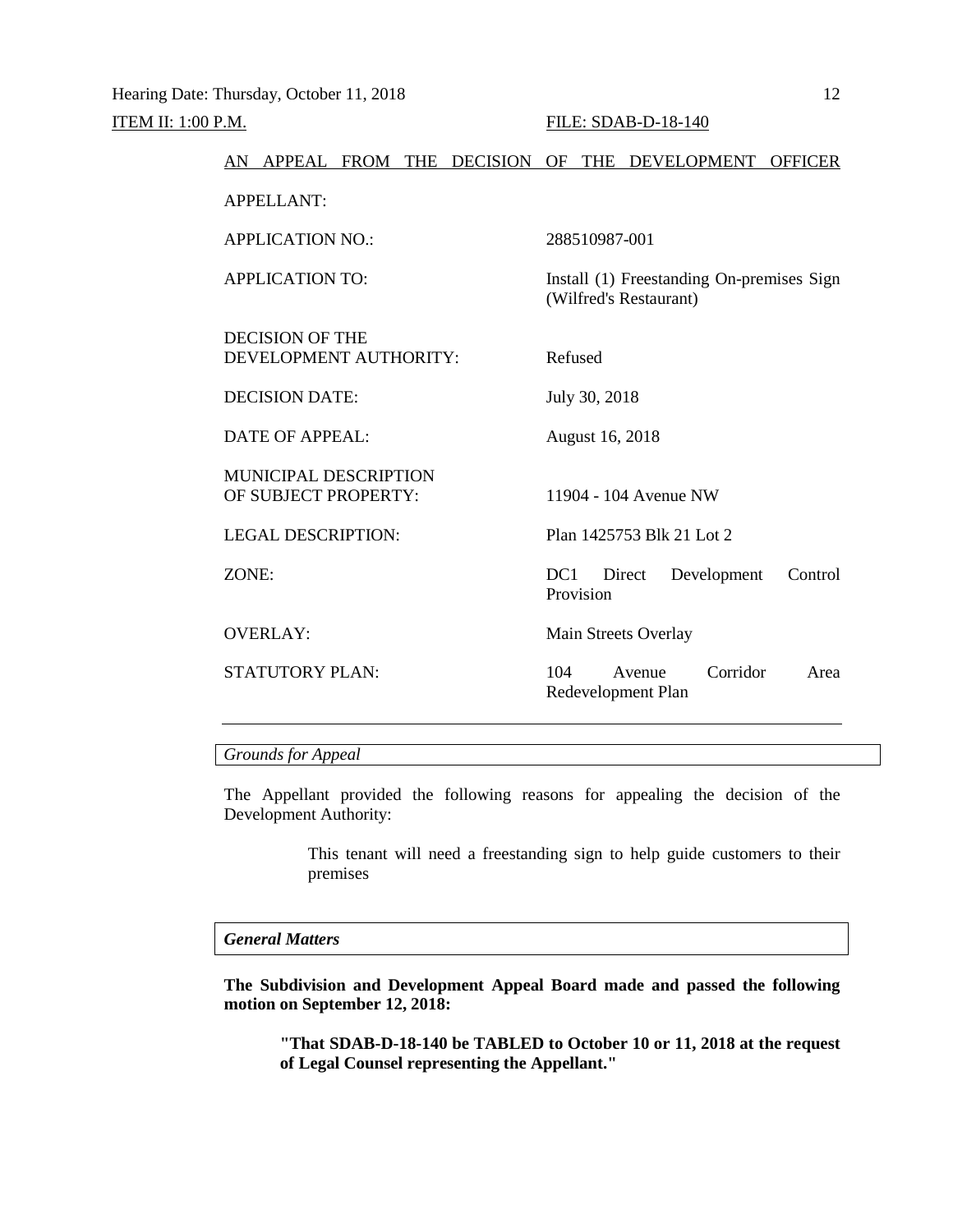### **Appeal Information:**

The *Municipal Government Act*, RSA 2000, c M-26 states the following:

#### **Grounds for Appeal**

**685(1)** If a development authority

- (a) fails or refuses to issue a development permit to a person,
- (b) issues a development permit subject to conditions, or
- (c) issues an order under section 645,

the person applying for the permit or affected by the order under section 645 may appeal to the subdivision and development appeal board.

#### **Appeals**

**686(1)** A development appeal to a subdivision and development appeal board is commenced by filing a notice of the appeal, containing reasons, with the board,

- (a) in the case of an appeal made by a person referred to in section 685(1)
	- (i) with respect to an application for a development permit,
		- (A) within 21 days after the date on which the written decision is given under section 642, […]

**685(4)** Despite subsections (1), (2) and (3), if a decision with respect to a development permit application in respect of a direct control district

- (a) …
- (b) is made by a development authority, the appeal is limited to whether the development authority followed the directions of council, and if the subdivision and development appeal board finds that the development authority did not follow the directions it may, in accordance with the directions, substitute its decision for the development authority's decision.

#### **General Provisions from the** *Edmonton Zoning Bylaw:*

A **Freestanding On-premises Sign** is **not** a **listed** Use in the DC1 (Bylaw 18099 – Area 1) Direct Development Control Provision (the "DC1").

Under section 7.9(4), **Freestanding On-premises Signs** means: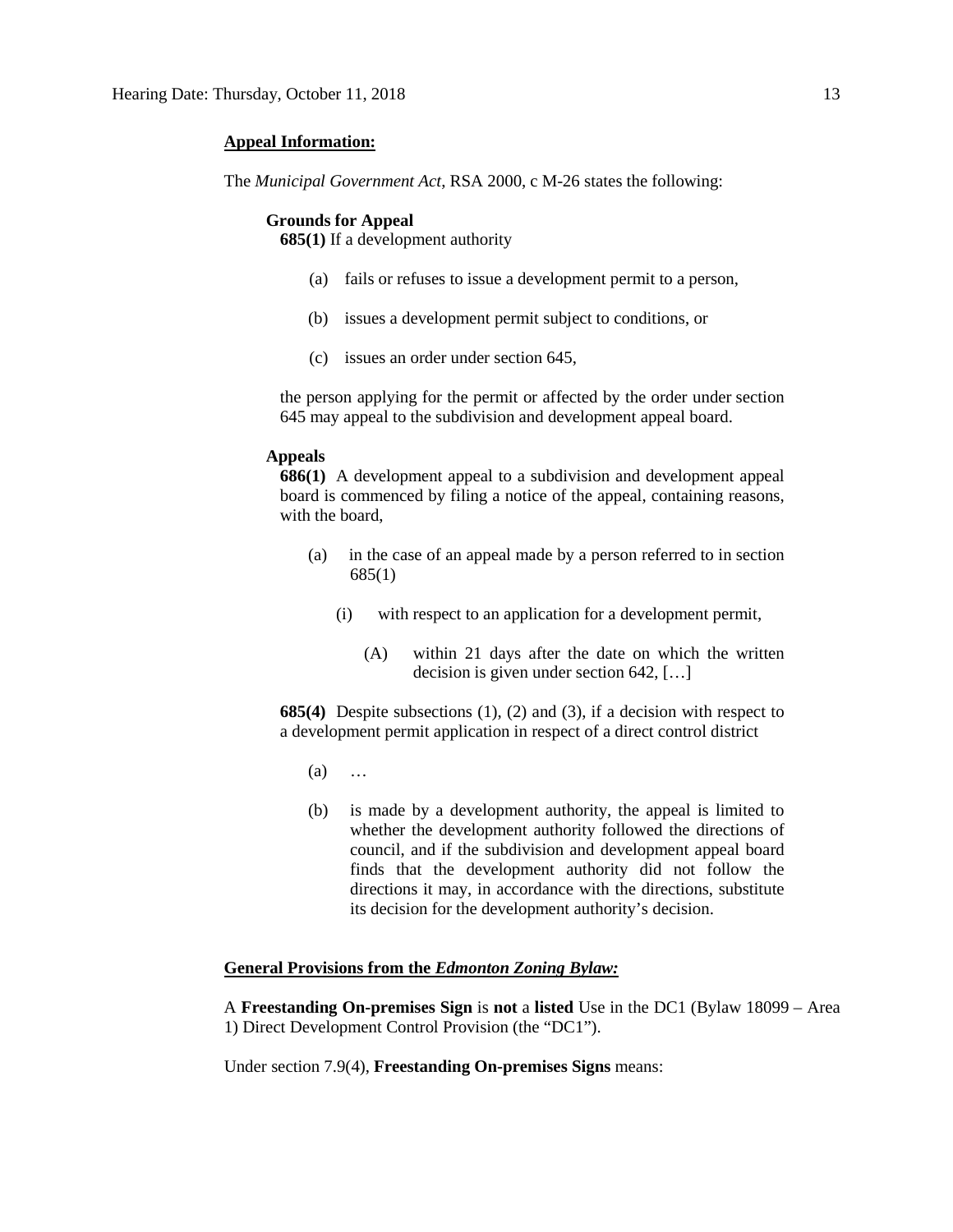any Sign supported independent of a building, displaying Copy that identifies or advertises a business, activity, service or product located on the premises or Site where the Sign is displayed.

### Under section 6.2, **Freestanding Signs** means:

any On-premises or Off-premises Sign supported independently of a building. The Sign may take the form of single or multiple icons, product or corporate symbol, may involve a three dimensional or volumetric representation, may have single or multiple faces and may or may not be permanently fixed to the ground;



Section 9 of the DC1 states the following with respect to Signage:

- a. Signs shall comply with the General Provisions of Section 59 and the regulations found in Schedule 59F of the Zoning Bylaw.
- b. A Comprehensive Sign Design Plan in accordance with the Provisions of Section 59.3 shall be required to the satisfaction of the Development Officer.
- c. Notwithstanding Section 9(a) of this Provision, Major Digital Signs, Minor Digital On-premises Signs, Minor Digital Off-premises Signs, and Minor Digital On-premises Off-premises Signs, shall comply with the regulations found in Schedule 59F.2 and 59F.3.
- d. Any application for a Major or Minor Digital Sign Use may require the submission of a Traffic Safety Study prepared by a qualified engineer and shall be to the satisfaction of Development Officer in consultation with Transportation Services prior to the issuance of a Development Permit.
- e. Major Digital Signs and Minor Digital Signs shall be permitted only if affixed to a building.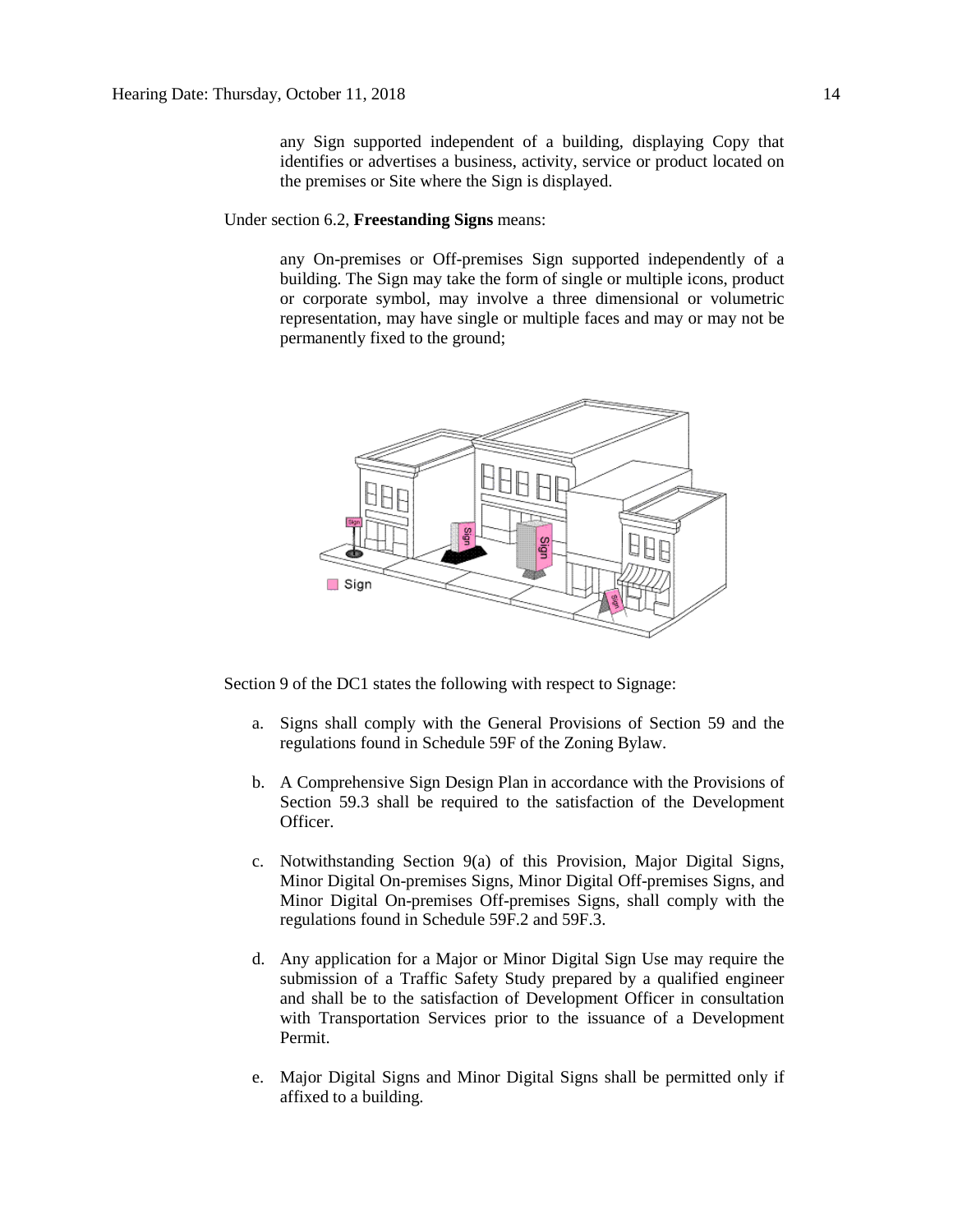Section 1 of the **DC1** states that the **General Purpose** of this Provision is:

to facilitate the development of a pedestrian friendly and transitsupportive area that is characterized by its strong mix of retail, office, entertainment, and residential uses and its accessibility, open spaces, and sensitive interface between developments.

#### *Use*

# **Development Officer's Determination**

**The proposed development, a Freestanding On-premises Sign, is not a listed use within the DC1, Area 1, 104 Avenue Corridor Area (Bylaw 18099 - July 10, 2017).** [unedited]

Notice to Applicant/Appellant

Provincial legislation requires that the Subdivision and Development Appeal Board issue its official decision in writing within fifteen days of the conclusion of the hearing.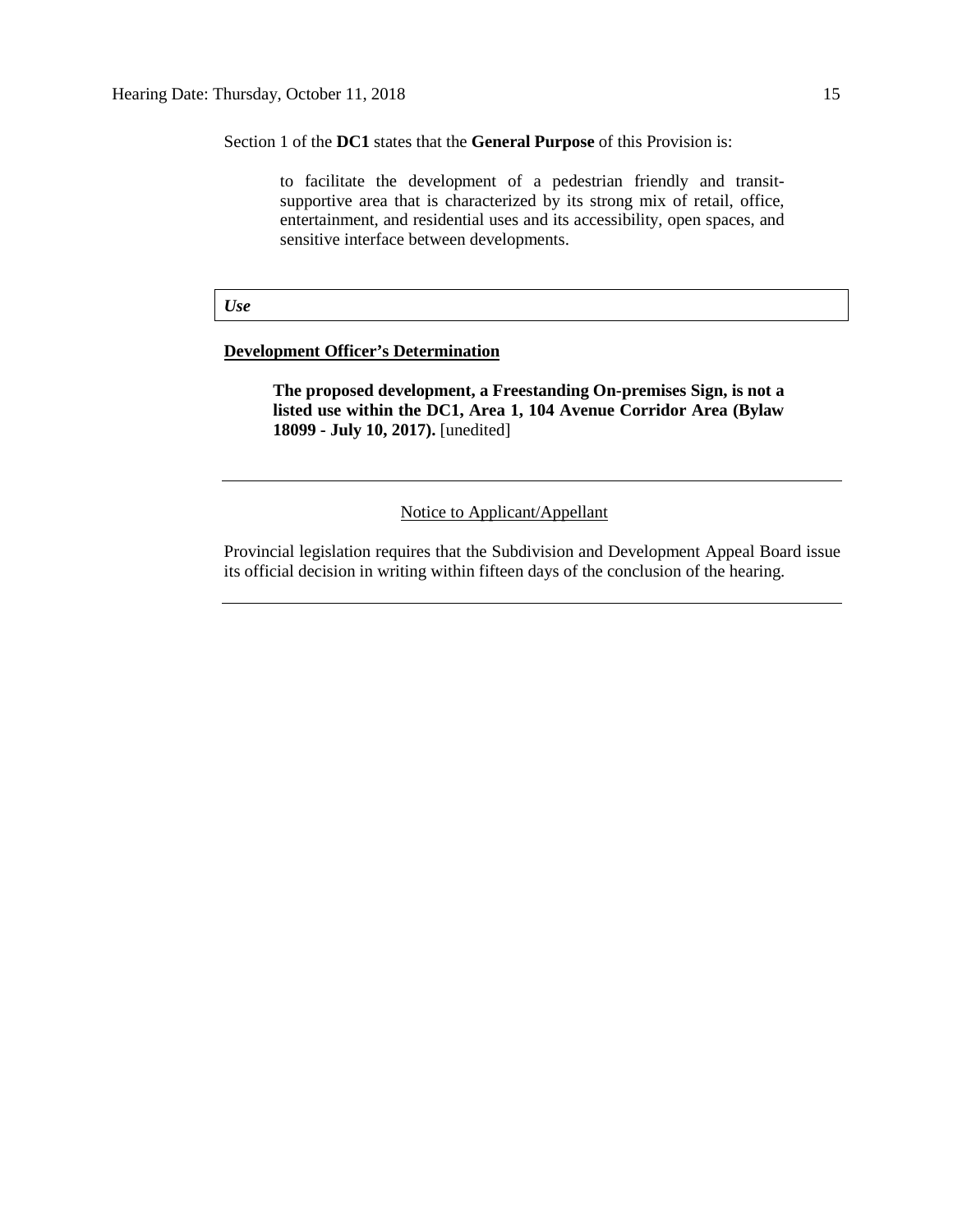$\overline{a}$ 

| <b>Imonton</b>                                                                                                                                                                                                                                                                                                                                                                                             |                             | <b>Application for</b>                             |                                                                    | Application Date:<br>Printed:<br>Page: | Project Number: 288510987-001<br>JUL 26, 2018<br>August 17, 2018 at 9:31 AM<br>1 of 1 |
|------------------------------------------------------------------------------------------------------------------------------------------------------------------------------------------------------------------------------------------------------------------------------------------------------------------------------------------------------------------------------------------------------------|-----------------------------|----------------------------------------------------|--------------------------------------------------------------------|----------------------------------------|---------------------------------------------------------------------------------------|
|                                                                                                                                                                                                                                                                                                                                                                                                            |                             | Sign Combo Permit                                  |                                                                    |                                        |                                                                                       |
| This document is a Development Permit Decision for the development application described below.                                                                                                                                                                                                                                                                                                            |                             |                                                    |                                                                    |                                        |                                                                                       |
| Applicant                                                                                                                                                                                                                                                                                                                                                                                                  |                             | 11904 - 104 AVENUE NW<br>Plan 1425753 Blk 21 Lot 2 | Property Address(es) and Legal Description(s)                      |                                        |                                                                                       |
|                                                                                                                                                                                                                                                                                                                                                                                                            |                             |                                                    |                                                                    |                                        |                                                                                       |
|                                                                                                                                                                                                                                                                                                                                                                                                            |                             | Suite:                                             | Location(s) of Work                                                | 10429 - 121 STREET NW                  |                                                                                       |
|                                                                                                                                                                                                                                                                                                                                                                                                            |                             |                                                    |                                                                    |                                        |                                                                                       |
|                                                                                                                                                                                                                                                                                                                                                                                                            |                             |                                                    | Entryway: 10429 - 121 STREET NW<br>Building: 10425 - 121 STREET NW |                                        |                                                                                       |
|                                                                                                                                                                                                                                                                                                                                                                                                            |                             |                                                    |                                                                    |                                        |                                                                                       |
| <b>Scope of Application</b><br>To install (1) Freestanding On-premises Sign (Wilfred's Restaurant).                                                                                                                                                                                                                                                                                                        |                             |                                                    |                                                                    |                                        |                                                                                       |
| <b>Permit Details</b>                                                                                                                                                                                                                                                                                                                                                                                      |                             |                                                    |                                                                    |                                        |                                                                                       |
|                                                                                                                                                                                                                                                                                                                                                                                                            |                             |                                                    |                                                                    |                                        |                                                                                       |
| ASA Sticker No./Name of Engineer:                                                                                                                                                                                                                                                                                                                                                                          |                             |                                                    | Class of Permit:                                                   |                                        |                                                                                       |
| Construction Value: 0                                                                                                                                                                                                                                                                                                                                                                                      |                             | Expiry Date:                                       |                                                                    |                                        |                                                                                       |
| Fascia Off-premises Sign: 0                                                                                                                                                                                                                                                                                                                                                                                |                             |                                                    | Freestanding Off-premises Sign: 0                                  |                                        |                                                                                       |
| Fascia On-premises Sign: 0                                                                                                                                                                                                                                                                                                                                                                                 |                             |                                                    | Freestanding On-premises Sign: 1                                   |                                        |                                                                                       |
| Roof Off-premises Sign: 0                                                                                                                                                                                                                                                                                                                                                                                  |                             |                                                    | Projecting Off-premises Sign: 0                                    |                                        |                                                                                       |
| Roof On-premises Sign: 0                                                                                                                                                                                                                                                                                                                                                                                   |                             |                                                    | Projecting On-premises Sign: 0                                     |                                        |                                                                                       |
| Minor Digital On-premises Sign: 0                                                                                                                                                                                                                                                                                                                                                                          |                             |                                                    | Replacement Panel on Existing Sign: 0                              |                                        |                                                                                       |
| Minor Digital Off-premises Sign: 0                                                                                                                                                                                                                                                                                                                                                                         |                             |                                                    | Comprehensive Sign Design: 0                                       |                                        |                                                                                       |
| Minor Digital On/Off-premises Sign: 0                                                                                                                                                                                                                                                                                                                                                                      |                             |                                                    | Major Digital Sign: 0                                              |                                        |                                                                                       |
| I/We certify that the above noted details are correct.                                                                                                                                                                                                                                                                                                                                                     |                             |                                                    |                                                                    |                                        |                                                                                       |
| Applicant signature:                                                                                                                                                                                                                                                                                                                                                                                       |                             |                                                    |                                                                    |                                        |                                                                                       |
| <b>Development Application Decision</b>                                                                                                                                                                                                                                                                                                                                                                    |                             |                                                    |                                                                    |                                        |                                                                                       |
| Refused                                                                                                                                                                                                                                                                                                                                                                                                    |                             |                                                    |                                                                    |                                        |                                                                                       |
| <b>Issue Date: Jul 30, 2018</b>                                                                                                                                                                                                                                                                                                                                                                            |                             | Development Authority: MERCIER, KELSEY             |                                                                    |                                        |                                                                                       |
| <b>Reason for Refusal</b><br>The proposed development, a Freestanding On-premises Sign, is not a listed use within the DC1, Area 1, 104 Avenue Corridor Area<br>(Bylaw 18099 - July 10, 2017).<br><b>Rights of Appeal</b><br>The Applicant has the right of appeal within 21 days after the date on which the decision is made, as outlined in Section 683<br>through 689 of the Municipal Government Act. |                             |                                                    |                                                                    |                                        |                                                                                       |
|                                                                                                                                                                                                                                                                                                                                                                                                            |                             |                                                    |                                                                    |                                        |                                                                                       |
| Fees                                                                                                                                                                                                                                                                                                                                                                                                       |                             |                                                    |                                                                    |                                        |                                                                                       |
| Safety Codes Fee                                                                                                                                                                                                                                                                                                                                                                                           | <b>Fee Amount</b><br>\$6.24 | Amount Paid                                        | Receipt#                                                           | Date Paid                              |                                                                                       |
| Sign Building Permit Fee                                                                                                                                                                                                                                                                                                                                                                                   | \$156.00                    |                                                    |                                                                    |                                        |                                                                                       |
| Sign Development Application Fee                                                                                                                                                                                                                                                                                                                                                                           | \$0.00                      |                                                    |                                                                    |                                        |                                                                                       |
| Total GST Amount:                                                                                                                                                                                                                                                                                                                                                                                          | \$0.00                      |                                                    |                                                                    |                                        |                                                                                       |
| Totals for Permit:<br>$(S162, 24$ outstanding)                                                                                                                                                                                                                                                                                                                                                             | \$162.24                    | \$0.00                                             |                                                                    |                                        |                                                                                       |
|                                                                                                                                                                                                                                                                                                                                                                                                            |                             |                                                    |                                                                    |                                        |                                                                                       |
|                                                                                                                                                                                                                                                                                                                                                                                                            |                             | THIS IS NOT A PERMIT                               |                                                                    |                                        |                                                                                       |
|                                                                                                                                                                                                                                                                                                                                                                                                            |                             |                                                    |                                                                    |                                        |                                                                                       |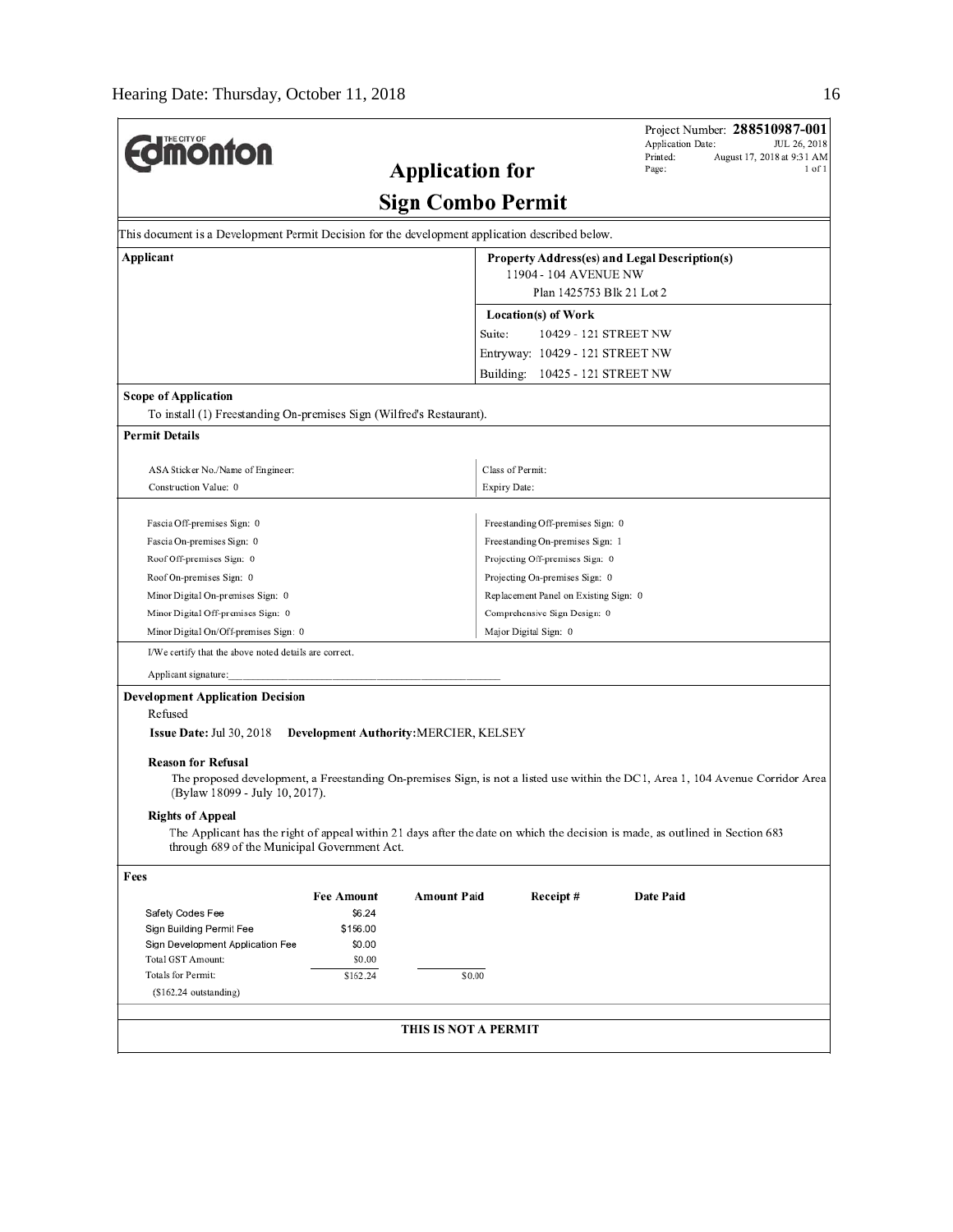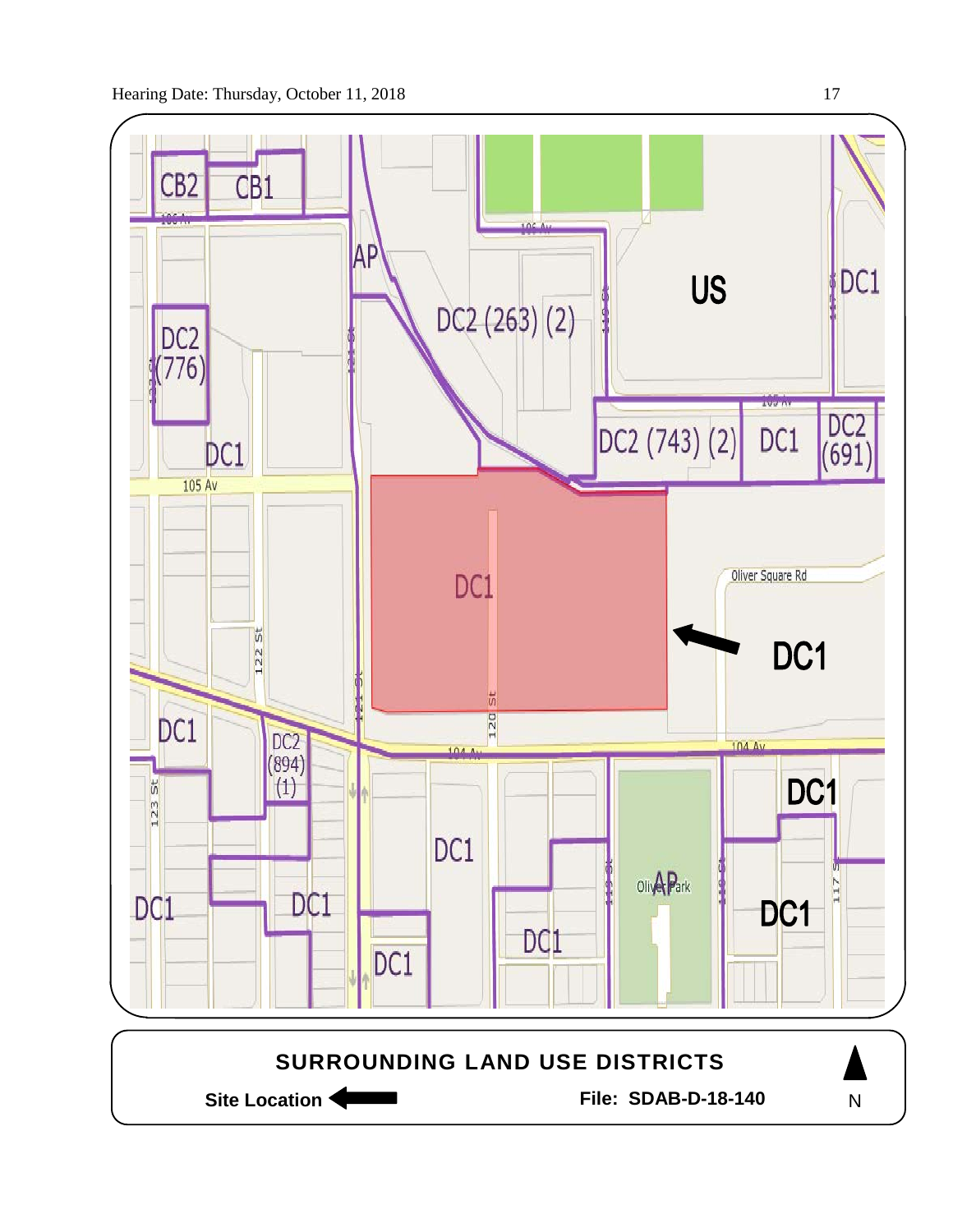| AN APPEAL FROM THE DECISION OF THE DEVELOPMENT OFFICER |                                                                                    |
|--------------------------------------------------------|------------------------------------------------------------------------------------|
| <b>APPELLANT:</b>                                      |                                                                                    |
| <b>APPLICATION NO.:</b>                                | 286886504-001                                                                      |
| <b>APPLICATION TO:</b>                                 | Change the use from Health Services to<br>Cannabis Retail Sales.                   |
| <b>DECISION OF THE</b><br>DEVELOPMENT AUTHORITY:       | Refused                                                                            |
| <b>DECISION DATE:</b>                                  | August 30, 2018                                                                    |
| <b>DATE OF APPEAL:</b>                                 | September 17, 2018                                                                 |
| <b>MUNICIPAL DESCRIPTION</b><br>OF SUBJECT PROPERTY:   | 16703 - 82 Street NW                                                               |
| <b>LEGAL DESCRIPTION:</b>                              | Plan 1722889 Blk 1 Lot 47                                                          |
| ZONE:                                                  | <b>CSC-Shopping Centre Zone</b>                                                    |
| <b>OVERLAY:</b>                                        | N/A                                                                                |
| <b>STATUTORY PLAN:</b>                                 | <b>Edmonton North Area Structure Plan</b><br>Schonsee Neighbourhood Structure Plan |

## *Grounds for Appeal*

The Appellant provided the following reasons for appealing the decision of the Development Authority:

- 1. Section 687 (3) of the Municipal Government Act affords the SDAB the authority to grant a Permit if, in its opinion, the proposed development would not
	- a. Unduly interfere with the amenities of the neighborhood, or
	- b. Materially interfere with or affect the use, enjoyment or value of neighboring parcels of land, and
	- c. The proposed development conforms with the use prescribed for that land or building in the land use bylaw.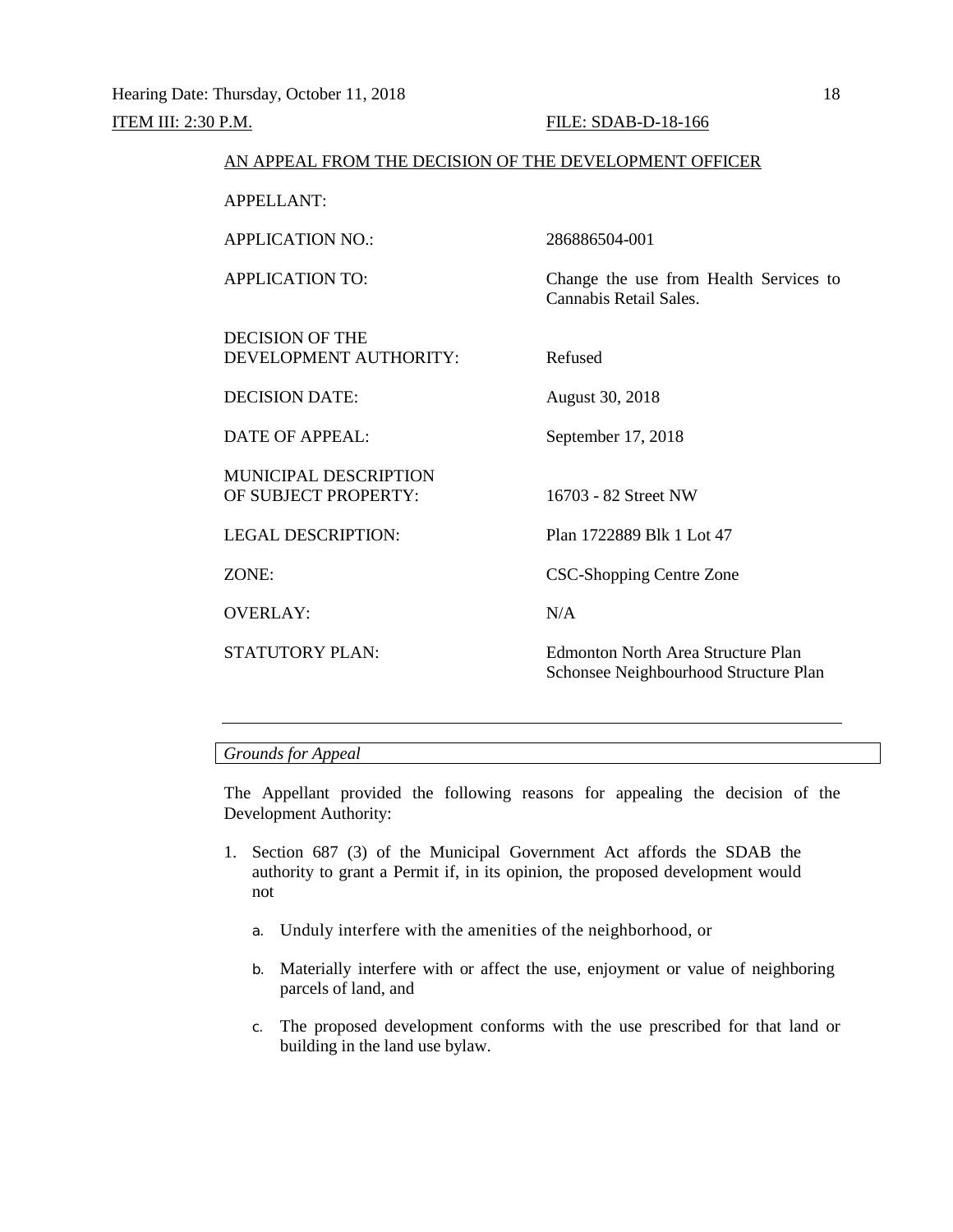The subject site is zoned CSC and the proposed use is listed as a permitted use in the bylaw meets all bylaw requirements. There were no objections to the development from neighboring property owners.

The Applicant submits these Section 687 (3) tests have been met.

- 2. The reason listed for the development permit refusal is that, "the proposed Cannabis Retail Store does not comply with the minimum setback requirement from a school (Florence Hallock School)(Section 70.2)." It is the submission of the Applicant that the school site is in fact situated upon a different site located West of Poplar District Park. Poplar District Park which is adjacent to the school lies between the proposed development and the school sites.
- 3. The school is located on a large municipal reserve site legally described as Plan 0425915; Block 118; Lot 2MR owned by The City of Edmonton (herein referred to as, "City Lands) and zoned CS3 (Community Services 3 zone). The City granted the School Authority permission to occupy a portion of the City reserve land for Public Education Services (Florence Hallock School). The granting or use of a portion of land by the school board does not transform the balance of the City-owned municipal reserve lands into a school site.
- 4. The City and the school boards entered into a Joint Use Agreement (the "JUA") that governs the relationship of the parties on joint use facilities such as sports fields and school gyms. In the JUA the City agrees to be responsible to maintain all sport fields adjacent to schools and in Schedule A-2 permits the school boards to jointly use 1,689 City-owned sport fields, including Standard Fields, which are described as "Generally neighborhood-level fields on school/parks sites (grass only)." The JUA also provides in Schedule A-3 that school owned facilities, such as gyms, can be considered joint use facilities. The gymnasiums of Florence Hallock School are listed in the schedule as being a joint use facility however there are no school board owned outdoor fields listed in the schedule as joint use. The City of Edmonton maintains a booking system which includes all joint use facilities be they owned by the City or the school boards to make reservations in one internet portal [\(ereg.edmonton.ca\)](http://ereg.edmonton.ca/). A search of Florence Hallock School facilities available for bookings yielded only a gymnasium option, not an outdoor field (exhibit to be provided). These facts taken together suggest that the fields adjacent the school are the usual City sport fields and are therefore not part of the school site. The fields are maintained by the City and school has permission to use them but they are not school sites, they are City sites.
- 5. Paragraph 4.4 of the Belle Rive Neighborhood Structure Plan specifies the use of the lands which include the City Lands shall include district level athletic playing fields. These district level athletic playing fields are currently in place along the Eastern 3/4 of the City Lands separating the school site from the proposed development.
- 6. CS3 Zoning lists both Public Education Services and Public Park as a discretionary uses. These separate and distinct uses serve to divide the site into two sections, a school use and a park use. This bolsters the assertion that the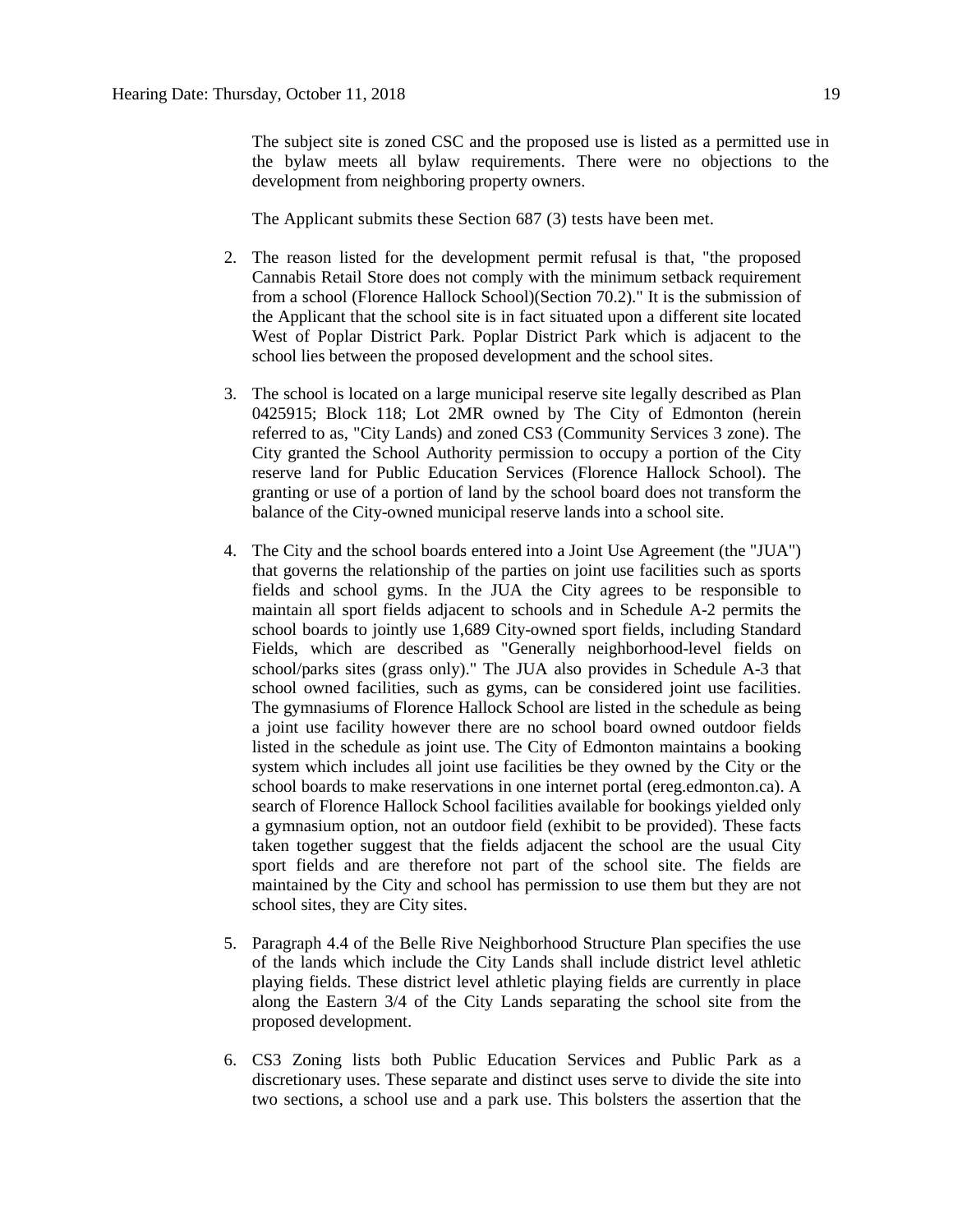school site is in fact separated from the proposed development by the park site which lies between. There is no development permit which has been issued for the East portion of site for Public Education Services.

- 7. Via Bylaw 15495 which is an amendment to Bylaw 15248 City Council, in paragraph 1, changed the designation of the City Lands to Reserve. It is important to note that in the recital the City reiterates that section 665 (1) of the MGA affords it through passage of bylaw to designate parcels of land it owns as municipal reserve, school reserve or municipal and school reserve. In paragraph 1 the City chooses to make the designation municipal only. As a result of Bylaw 15495 the legal description of the City Lands is amended to bear the "MR" designation and does not include either "SR" or "MSR" in accordance with section 665 of MGA, therefore it is the Applicant's position that the entire parcel of City Lands is municipal reserve only. The City Lands are divided into two uses, however the lands are reserve in their entirety and the school site comprises only a small part of the larger reserve site.
- 8. The strict application of the minimum required separation distance serves no purpose because of the size of the site on which the school is located. The Court of Appeal has determined that the Board has the authority to vary a general regulation.
- 9. Section 105(5) of the Gaming, Liquor and Cannabis Regulations states that a municipality may, in a land use bylaw, expressly vary the distance set by subsection (3) and set a different distance that is applicable to one or more of the types of properties referred to in subsection  $(3)$  (a) to (c), and where a municipality has done so, subsection (3) does not apply to a premises to the extent the variation in the land use bylaw is applicable to it.
- 10. Section 70(2) of the Edmonton Zoning Bylaw is not enacted pursuant to 105(5) of the Gaming, Liquor and Cannabis Regulation. It does not expressly "set a different distance". Instead, it establishes an entirely new "property line to property line" separation distance criteria in addition to, but not in substitution for, the "building to building" and "building to property line" established in section 105(3).
- 11. The distance set by subsection (3) is 100 metres. This subsection allows a municipality to set a different distance. It does not allow the municipality to establish a different mode of measurement. Subsection 105(5) allows a municipality to set a different distance; it does not allow them to establish a different mode of distance.

## *General Matters*

## **Appeal Information:**

The *Municipal Government Act*, RSA 2000, c M-26 states the following:

#### **Grounds for Appeal**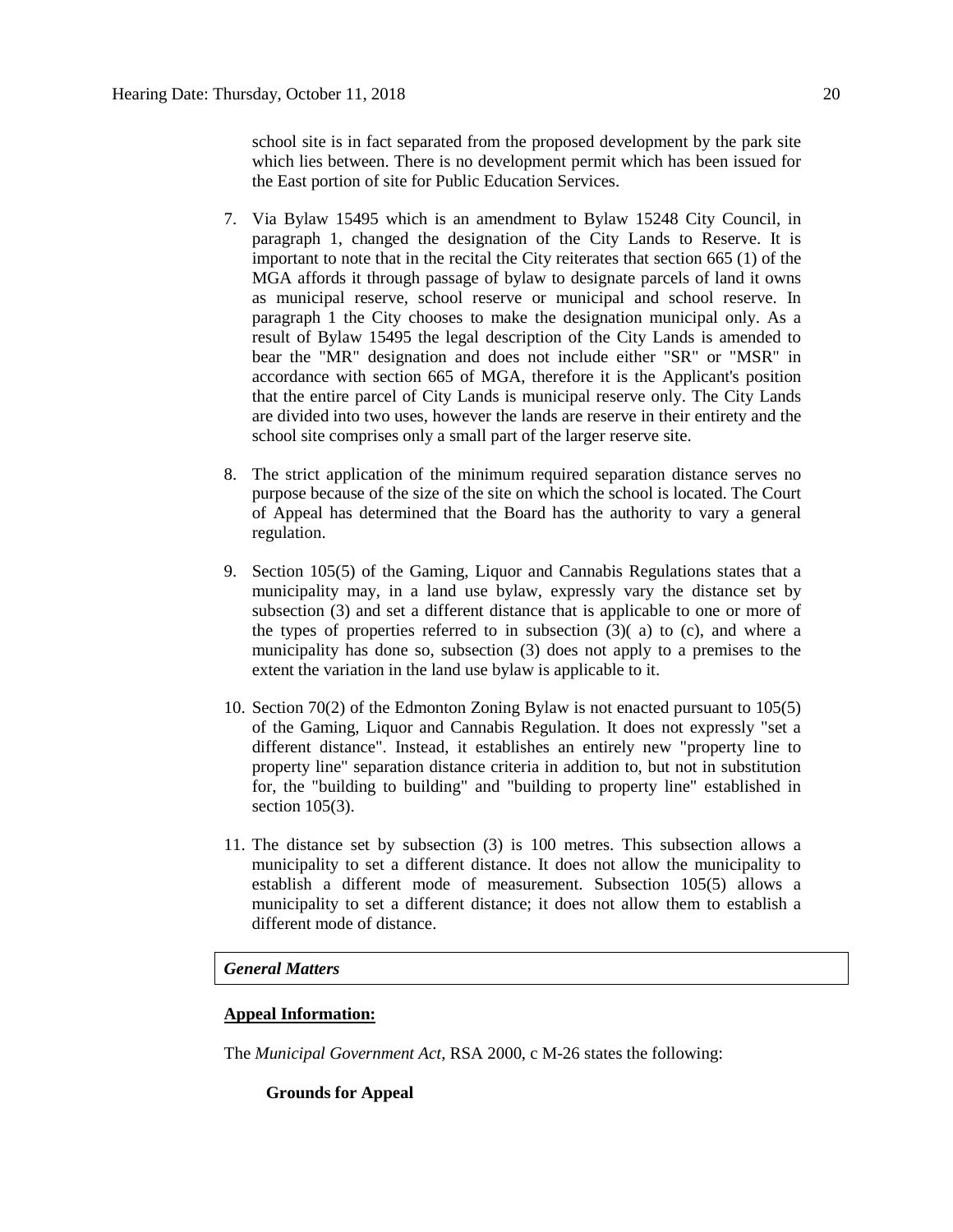**685(1)** If a development authority

- (a) fails or refuses to issue a development permit to a person,
- (b) issues a development permit subject to conditions, or
- (c) issues an order under section 645,

the person applying for the permit or affected by the order under section 645 may appeal to the subdivision and development appeal board.

### **Appeals**

**686(1)** A development appeal to a subdivision and development appeal board is commenced by filing a notice of the appeal, containing reasons, with the board,

- (a) in the case of an appeal made by a person referred to in section 685(1)
	- (i) with respect to an application for a development permit,
		- (A) within 21 days after the date on which the written decision is given under section 642, […]

#### **Hearing and Decision**

**687(3)** In determining an appeal, the subdivision and development appeal board

…

- (a.1) must comply with the land use policies;
- (a.2) subject to section 638, must comply with any applicable statutory plans;
- (a.3) subject to clauses (a.4) and (d), must comply with any land use bylaw in effect;
- (a.4) must comply with the applicable requirements of the regulations under the Gaming, Liquor and Cannabis Act respecting the location of premises described in a cannabis licence and distances between those premises and other premises;
	- …
	- (c) may confirm, revoke or vary the order, decision or development permit or any condition attached to any of them or make or substitute an order, decision or permit of its own;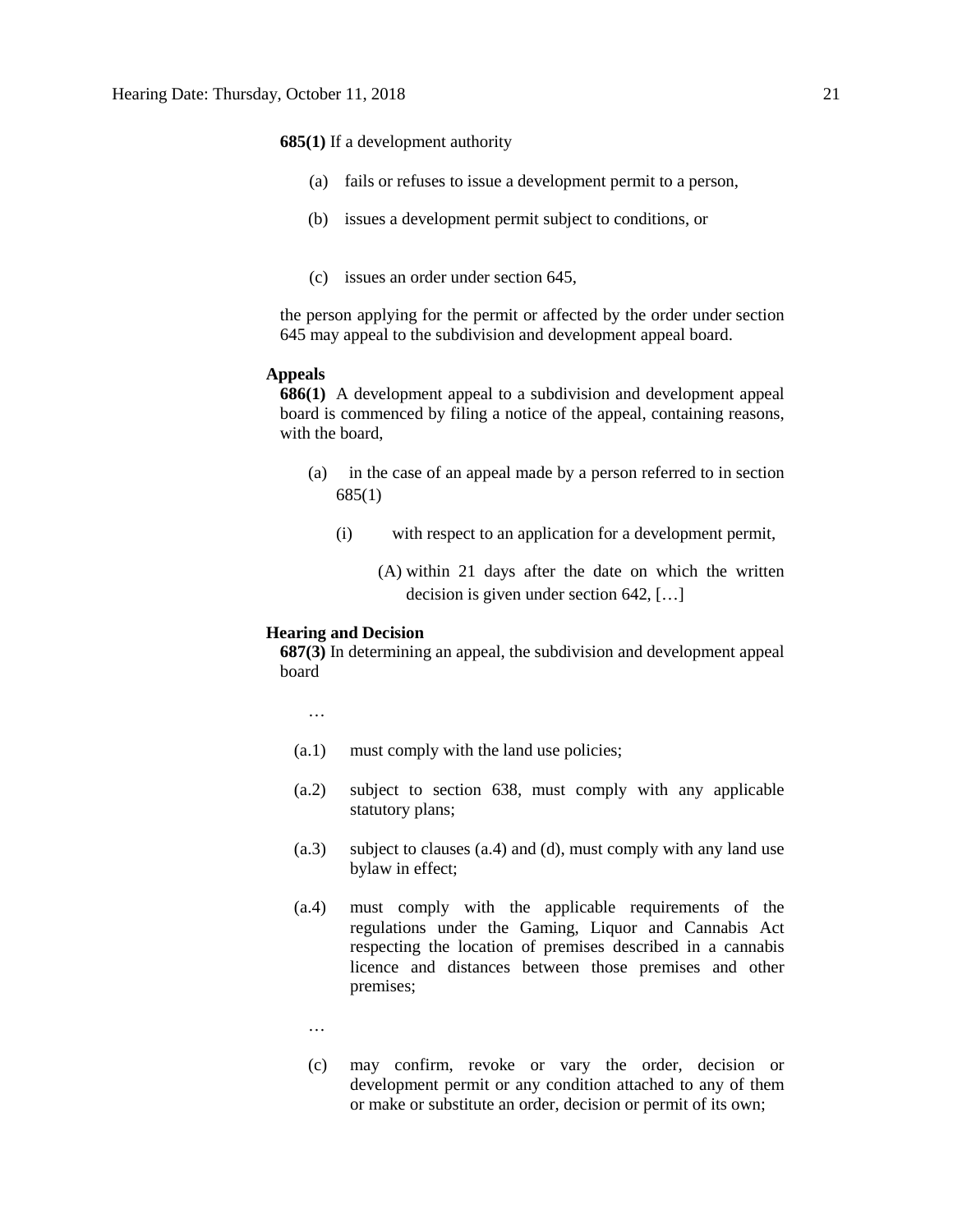- (d) may make an order or decision or issue or confirm the issue of a development permit even though the proposed development does not comply with the land use bylaw if, in its opinion,
	- (i) the proposed development would not
		- (A) unduly interfere with the amenities of the neighbourhood, or
		- (B) materially interfere with or affect the use, enjoyment or value of neighbouring parcels of land,

and

(ii) the proposed development conforms with the use prescribed for that land or building in the land use bylaw.

### **General Provisions from the** *Edmonton Zoning Bylaw:*

Under section 320.2(3), **Cannabis Retail Stores** is a **Permitted Use** in the **(CSC) Shopping Centre Zone**.

Under section 7.4(9), **Cannabis Retail Stores** means:

development used for the retail sale of Cannabis that is authorized by provincial or federal legislation. This Use may include retail sales of Cannabis accessories. This Use does not include Cannabis Production and Distribution.

Under section 6.1, **Cannabis** means:

a cannabis plant and anything referred to in subsection (a) of this definition but does not include anything referred to in subsection (b) of this definition:

- a. Cannabis includes:
	- i. any part of a cannabis plant, including the phytocannabinoids produced by, or found in, such a plant, regardless of whether that part has been processed or not, other than a part of the plant referred to in subsection (b) of this definition.
		- ii. any substance or mixture of substances that contains or has on it any part of such a plant;
	- iii. any substance that is identical to any phytocannabinoid produced by, or found in, such a plant, regardless of how the substance was obtained.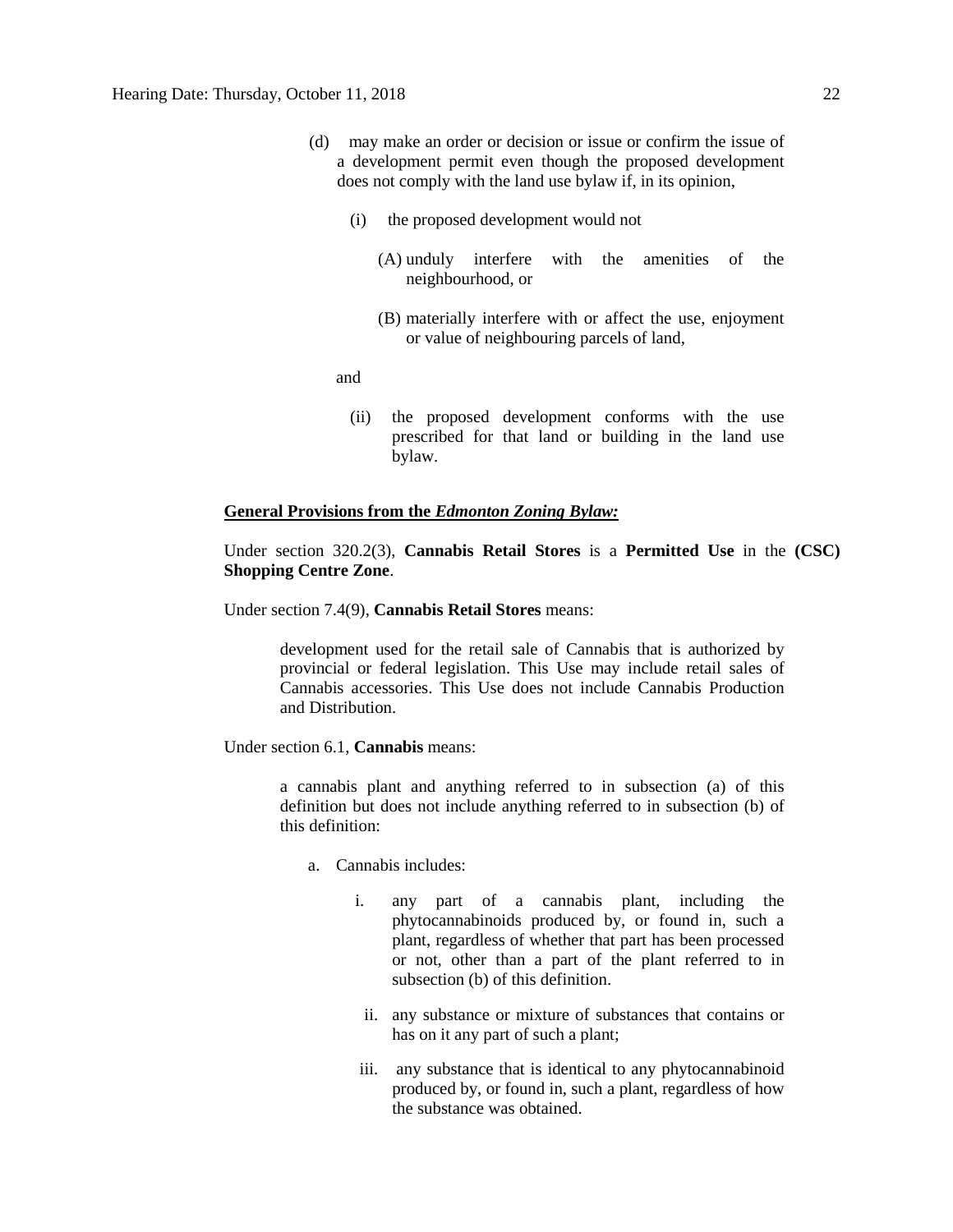- b. Notwithstanding subsection (a) of this definition, Cannabis does not include:
	- i. a non-viable seed of a cannabis plant;
	- ii. a mature stalk, without any leaf, flower, seed or branch, of such plant;
	- iii. fibre derived from a stalk referred in subsection (b)(ii) of this definition; and
	- iv. the root or any part of the root of such a plant.

#### Under section 7.8(9), **Private Education Services** means:

development for instruction and education which is not maintained at public expense and which may or may not offer courses of study equivalent to those offered in a public school or private instruction as a Home Based Business. This Use includes dormitory and Accessory buildings. This Use does not include Commercial Schools.

Under section 7.8(11), **Public Education Services** means:

development which is publicly supported or subsidized involving public assembly for educational, training or instruction purposes, and includes the administration offices required for the provision of such services on the same Site. This Use includes public and separate schools, community colleges, universities, and technical and vocational schools, and their administrative offices. This Use does not include Private Education Services and Commercial Schools.

Under section 6.1, **Site** means "an area of land consisting of one or more abutting Lots."

Section 320.1 states that the **General Purpose** of the **(CSC) Shopping Centre Zone** is to provide for larger shopping centre developments intended to serve a community or regional trade area. Residential, office, entertainment and cultural uses may also be included within such shopping complexes.

*Section 70 - Cannabis Retail Sales regulations*

- 1. Any Cannabis Retail Sales shall not be located less than 200 m from any other Cannabis Retail Sales. For the purposes of this subsection only:
	- a. the [200 m](javascript:void(0);) separation distance shall be measured from the closest point of the Cannabis Retail Sales Use to the closest point of any other approved Cannabis Retail Sales Use;
	- b. A Development Officer shall not grant a variance to reduce the separation distance by more than [20 m](javascript:void(0);) in compliance with [Section 11;](https://webdocs.edmonton.ca/InfraPlan/zoningbylaw/ZoningBylaw/Part1/Administrative/11__Authority_and_Responsibility_of_the_Development_Officer.htm) and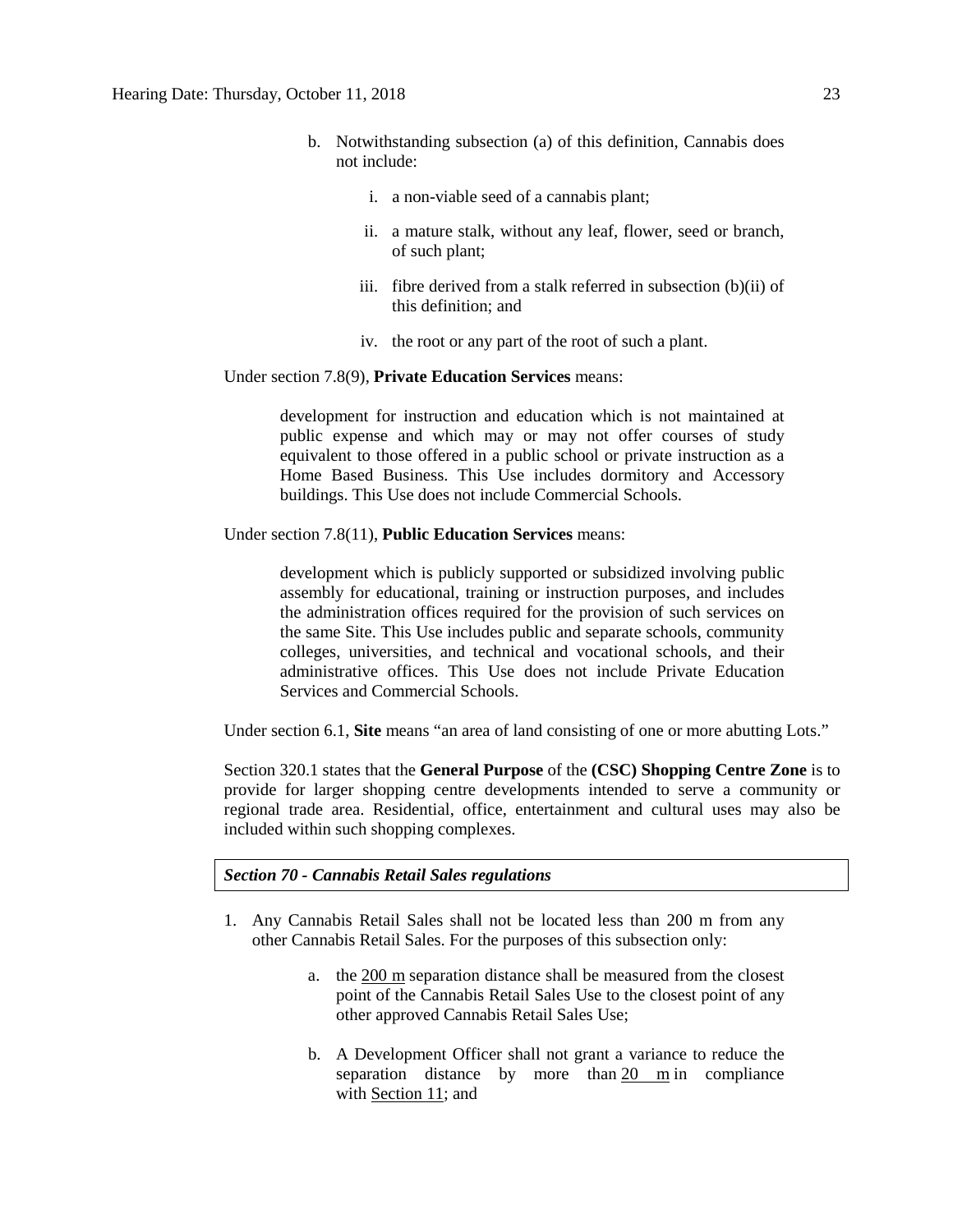- c. The issuance of a Development Permit which contains a variance to separation distance as described in 70(1)b shall be issued as a Class B Discretionary Development.
- **2. Any Site containing a Cannabis Retail Sales shall not be located less than [200 m](javascript:void(0);) from any Site being used for a public library, or for public or private education at the time of the application for the Development Permit for the Cannabis Retail Sales. For the purposes of this subsection only:**
	- **a. the [200 m](javascript:void(0);) separation distance shall be measured from the closest point of the subject Site boundary to the closest point of another Site boundary, and shall not be measured from Zone boundaries or from the edges of structures;**
	- b. the term "public library" is limited to the collection of literary, artistic, musical and similar reference materials in the form of books, manuscripts, recordings and films for public use, and does not include private libraries, museums or art galleries; and
	- c. the term "public or private education" is limited to elementary through to high schools inclusive only, and does not include dance schools, driving schools or other Commercial Schools.
- 3. Any Site containing a Cannabis Retail Sales shall not be located less than [100 m](javascript:void(0);) from any Site being used for Community Recreation Services Use, a community recreation facility, a provincial health care facility, as public lands, or any Site that is designated as school reserve or municipal and school reserve at the time of the application for the Development Permit for the Cannabis Retail Sales. For the purposes of this subsection only:
	- a. the [100 m](javascript:void(0);) separation distance shall be measured from the closest point of the subject Site boundary to the closest point of another Site boundary, and shall not be measured from Zone boundaries or from the edges of structures;
	- b. the term "community recreation facilities" means indoor municipal facilities used primarily by members of the public to participate in recreational activities conducted at the facilities, as per the Municipal Government Act; and
	- c. the term "public lands" is limited to Sites zoned AP, and Sites zoned A**.**

# **4. Notwithstanding [Section 11](https://webdocs.edmonton.ca/InfraPlan/zoningbylaw/ZoningBylaw/Part1/Administrative/11__Authority_and_Responsibility_of_the_Development_Officer.htm) of this Bylaw, a Development Officer shall not grant a variance to subsection 70(2) or 70(3).**

5. Cannabis Retail Sales shall include design elements that readily allow for natural surveillance to promote a safe urban environment, where applicable and to the satisfaction of the development officer, including the following requirements: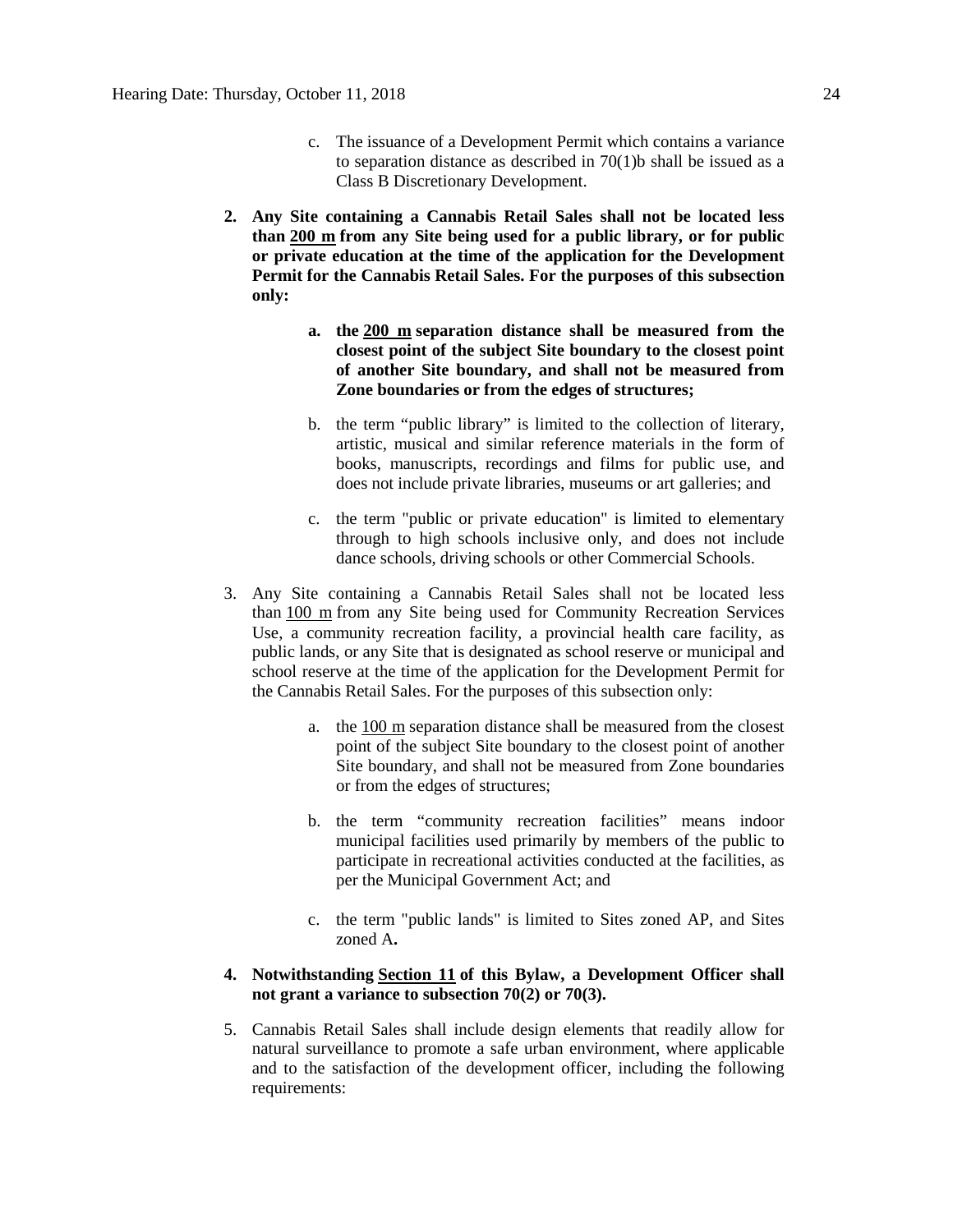- a. customer access to the store is limited to a store front that is visible from the street other than a Lane, or a shopping centre parking lot, or a mall access that allows visibility from the interior of the mall into the store;
- b. the exterior of all stores shall have ample transparency from the street;
- c. Any outdoor lighting shall be designed to ensure a well-lit environment for pedestrians and illumination of the property; and
- d. Landscaping shall be low-growing shrubs or deciduous trees with a high canopy at maturity to maintain natural surveillance.
- 6. The Development Officer shall impose a condition on any Development Permit issued for Cannabis Retail Sales requiring that the development:
	- a. shall not commence until authorized by and compliant with superior legislation; and
	- b. must commence within nine (9) months of the date of approval of the Development Permit.
- 7. For the purposes of Section 70(6), development commences when the Cannabis Retail Sales Use is established or begins operation.

## **Development Officer's Determination**

The proposed Cannabis Retail Store does not comply with the minimum setback requirement from a school (Florence Hallock School) (Section 70.2):

Required Setback: 200 m Proposed Setback: 95 m Deficient by: 105 m

Under Section 70.4 of the Zoning Bylaw, the Development Officer is prohibited from granting a variance to the minimum setback to allow for the proposed Cannabis Retail Store.

# Notice to Applicant/Appellant

Provincial legislation requires that the Subdivision and Development Appeal Board issue its official decision in writing within fifteen days of the conclusion of the hearing.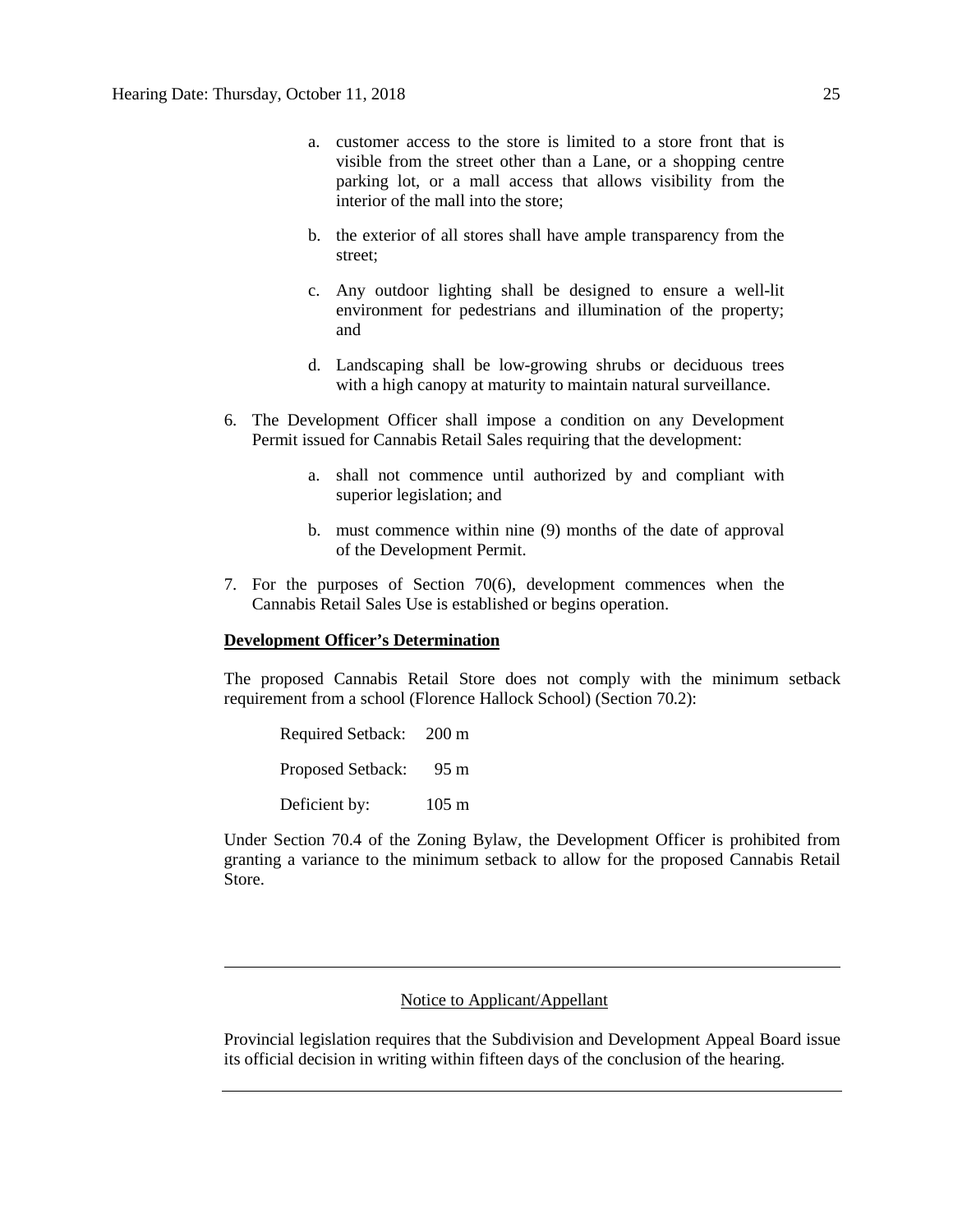| <b>diffición de la parte de la parte de la parte de la parte de la parte de la parte de la parte de la parte de l</b>                                                                                 |                                                  | <b>Application for</b> |                                       | Project Number: 286886504-001<br><b>Application Date:</b><br>JUL 06, 2018<br>Printed:<br>September 18, 2018 at 8:55 AM<br>Page:<br>1 of 1 |  |  |  |  |  |
|-------------------------------------------------------------------------------------------------------------------------------------------------------------------------------------------------------|--------------------------------------------------|------------------------|---------------------------------------|-------------------------------------------------------------------------------------------------------------------------------------------|--|--|--|--|--|
| <b>Major Development Permit</b>                                                                                                                                                                       |                                                  |                        |                                       |                                                                                                                                           |  |  |  |  |  |
| This document is a Development Permit Decision for the development application described below.                                                                                                       |                                                  |                        |                                       |                                                                                                                                           |  |  |  |  |  |
| <b>Applicant</b><br>Property Address(es) and Legal Description(s)                                                                                                                                     |                                                  |                        |                                       |                                                                                                                                           |  |  |  |  |  |
| 16703 - 82 STREET NW                                                                                                                                                                                  |                                                  |                        |                                       |                                                                                                                                           |  |  |  |  |  |
|                                                                                                                                                                                                       |                                                  |                        | Plan 1722889 Blk 1 Lot 47             |                                                                                                                                           |  |  |  |  |  |
| 1                                                                                                                                                                                                     |                                                  |                        | <b>Specific Address(es)</b>           |                                                                                                                                           |  |  |  |  |  |
|                                                                                                                                                                                                       |                                                  | Suite:                 | 8062 - 167 AVENUE NW                  |                                                                                                                                           |  |  |  |  |  |
|                                                                                                                                                                                                       |                                                  |                        | Entryway: 8062 - 167 AVENUE NW        |                                                                                                                                           |  |  |  |  |  |
|                                                                                                                                                                                                       |                                                  |                        | Building: 8060 - 167 AVENUE NW        |                                                                                                                                           |  |  |  |  |  |
| <b>Scope of Application</b>                                                                                                                                                                           |                                                  |                        |                                       |                                                                                                                                           |  |  |  |  |  |
| To change the use from Health Services to Cannabis Retail Sales.                                                                                                                                      |                                                  |                        |                                       |                                                                                                                                           |  |  |  |  |  |
| <b>Permit Details</b>                                                                                                                                                                                 |                                                  |                        |                                       |                                                                                                                                           |  |  |  |  |  |
| Class of Permit:                                                                                                                                                                                      |                                                  |                        | Contact Person:                       |                                                                                                                                           |  |  |  |  |  |
| Gross Floor Area (sq.m.):                                                                                                                                                                             |                                                  |                        | Lot Grading Needed?: N                |                                                                                                                                           |  |  |  |  |  |
| New Sewer Service Required: N                                                                                                                                                                         |                                                  |                        | NumberOfMainFloorDwellings:           |                                                                                                                                           |  |  |  |  |  |
| Site Area (sq. m.):                                                                                                                                                                                   |                                                  |                        | Stat, Plan Overlay/Annex Area; (none) |                                                                                                                                           |  |  |  |  |  |
| I/We certify that the above noted details are correct.                                                                                                                                                |                                                  |                        |                                       |                                                                                                                                           |  |  |  |  |  |
| Applicant signature:                                                                                                                                                                                  |                                                  |                        |                                       |                                                                                                                                           |  |  |  |  |  |
| <b>Issue Date:</b> Aug 30, 2018 Development Authority: WELCH, IMAI<br><b>Reason for Refusal</b><br>School) (Section 70.2):<br>Required Setback: 200 m<br>Proposed Setback: 95 m<br>Deficient by 105 m |                                                  |                        |                                       | The proposed Cannabis Retail Store does not comply with the minimum setback requirement from a school (Florence Hallock                   |  |  |  |  |  |
|                                                                                                                                                                                                       | to allow for the proposed Cannabis Retail Store. |                        |                                       | Under Section 70.4 of the Zoning Bylaw, the Development Officer is prohibited from granting a variance to the minimum setback             |  |  |  |  |  |
| <b>Rights of Appeal</b>                                                                                                                                                                               | through 689 of the Municipal Government Act.     |                        |                                       | The Applicant has the right of appeal within 21 days after the date on which the decision is made, as outlined in Section 683             |  |  |  |  |  |
| Fees                                                                                                                                                                                                  |                                                  |                        |                                       |                                                                                                                                           |  |  |  |  |  |
|                                                                                                                                                                                                       | <b>Fee Amount</b>                                | <b>Amount Paid</b>     | Receipt#                              | <b>Date Paid</b>                                                                                                                          |  |  |  |  |  |
| Major Dev. Application Fee                                                                                                                                                                            | \$5,600.00                                       | \$5,600.00             | 05164611                              | Jul 06, 2018                                                                                                                              |  |  |  |  |  |
| Total GST Amount:<br>Totals for Permit:                                                                                                                                                               | \$0.00<br>\$5,600.00                             | \$5,600.00             |                                       |                                                                                                                                           |  |  |  |  |  |
|                                                                                                                                                                                                       |                                                  |                        |                                       |                                                                                                                                           |  |  |  |  |  |
|                                                                                                                                                                                                       |                                                  | THIS IS NOT A PERMIT   |                                       |                                                                                                                                           |  |  |  |  |  |